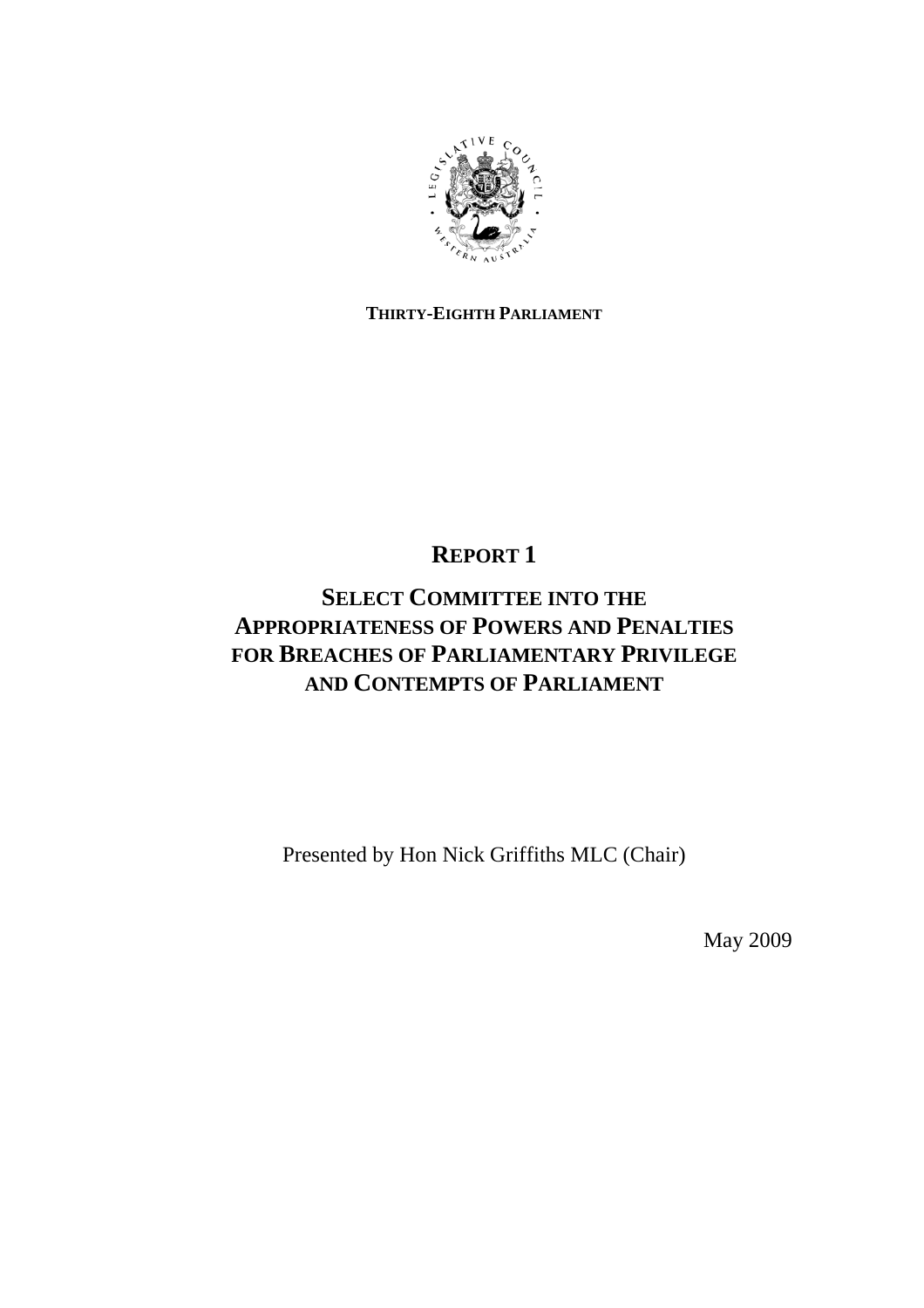## **SELECT COMMITTEE INTO THE APPROPRIATENESS OF POWERS AND PENALTIES FOR BREACHES OF PARLIAMENTARY PRIVILEGE AND CONTEMPTS OF PARLIAMENT**

#### **Date first appointed:**

12 November 2008

#### **Terms of Reference:**

- 1) Inquire into and report on the appropriateness of the powers and penalties provided for in the Parliamentary Privileges Act 1891 and *The Criminal Code* in respect of breaches of parliamentary privilege and contempt of Parliament.
- 2) The Committee is to report to the House no later than 5 May 2009.

On 7 April 2009, the Select Committee's reporting date was extended to 7 May 2009.

#### **Members as at the time of this inquiry:**

| Hon Nick Griffiths MLC (Chair)                            | Hon Kate Doust MLC            |
|-----------------------------------------------------------|-------------------------------|
| Hon George Cash MLC (Deputy Chair)                        | Hon Norman Moore MLC          |
| Hon Kim Chance MLC                                        | Hon Giz Watson MLC            |
| Staff as at the time of this inquiry:                     |                               |
| Lisa Peterson, Advisory Officer (General)                 | Nigel Lake, Deputy Clerk      |
| Paul Grant, Clerk Assistant (Committees)                  | Renae Jewell, Committee Clerk |
| <b>Address:</b>                                           |                               |
| Parliament House, Perth WA 6000, Telephone (08) 9222 7222 |                               |

 $\sigma$ , relephone (08) lcco@parliament.wa.gov.au Website: http://www.parliament.wa.gov.au

**ISBN 978-1-921243-94-3**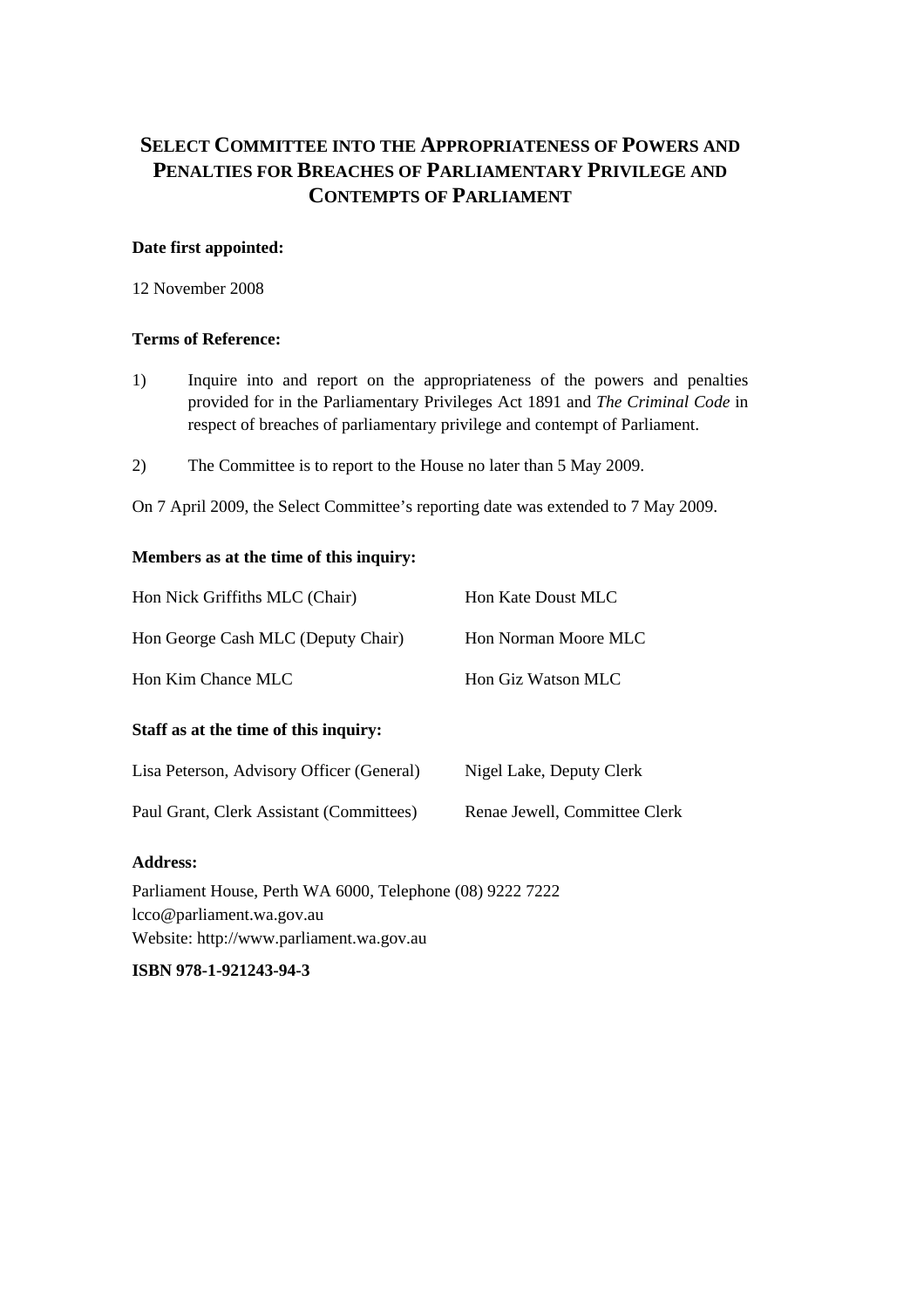| $\mathbf{1}$<br>$\overline{2}$<br>3 |                                                                          |  |
|-------------------------------------|--------------------------------------------------------------------------|--|
|                                     |                                                                          |  |
|                                     |                                                                          |  |
|                                     | BREACHES OF PARLIAMENTARY PRIVILEGE AND CONTEMPT OF PARLIAMENT  2        |  |
|                                     |                                                                          |  |
|                                     |                                                                          |  |
|                                     |                                                                          |  |
|                                     |                                                                          |  |
|                                     |                                                                          |  |
| $\overline{4}$                      |                                                                          |  |
|                                     |                                                                          |  |
| 5                                   | SHOULD THE PENAL JURISDICTION REMAIN WITH PARLIAMENT OR BE TRANSFERRED   |  |
|                                     |                                                                          |  |
| 6                                   |                                                                          |  |
| $\overline{7}$                      |                                                                          |  |
|                                     |                                                                          |  |
|                                     | Offences which are punishable by fine or imprisonment (s8, Parliamentary |  |
|                                     |                                                                          |  |
|                                     |                                                                          |  |
|                                     |                                                                          |  |
|                                     |                                                                          |  |
|                                     |                                                                          |  |
|                                     |                                                                          |  |
|                                     |                                                                          |  |
|                                     | APPENDIX 1 LIST TO WHOM THE SELECT COMMITTEE WROTE 29                    |  |

## **CONTENTS**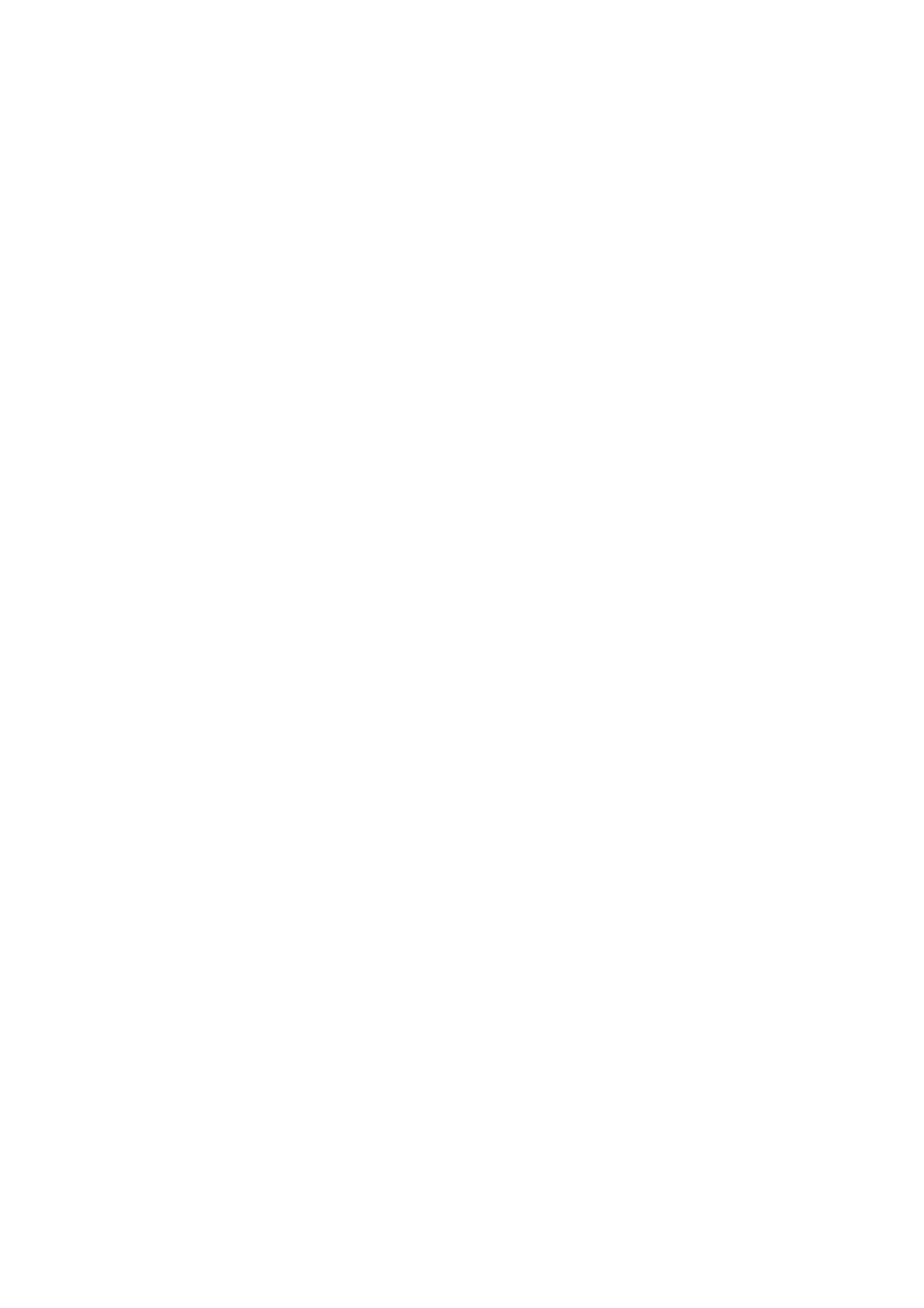#### **RECOMMENDATIONS FOR THE**

#### **REPORT OF THE SELECT COMMITTEE INTO THE APPROPRIATENESS OF POWERS AND PENALTIES FOR BREACHES OF PARLIAMENTARY PRIVILEGE AND CONTEMPTS OF PARLIAMENT**

#### **RECOMMENDATIONS**

1 Recommendations are grouped as they appear in the text at the page number indicated:

Page 13

**Recommendation 1: The Committee recommends that the Western Australian Parliament adopt guidelines as to what constitutes a contempt of Parliament.** 

Page 19

**Recommendation 2: The Committee recommends that sections 55, 56, 57, 58 and 59 of**  *The Criminal Code* **be repealed.** 

Page 23

**Recommendation 3: The Committee recommends that, subject to the adoption of Recommendation 4, the power of the Western Australian Parliament to imprison be abolished, save that the Parliament should retain power to detain temporarily persons misconducting themselves within either House or elsewhere within the precincts of Parliament.** 

Page 24

**Recommendation 4: The Committee recommends that the** *Parliamentary Privileges Act 1891* **be amended to provide that the Western Australian Parliament may impose a fine for any amount it believes appropriate in relation to any breach of privilege or contempt of Parliament.** 

Page 26

**Recommendation 5: The Committee recommends that, subject to the adoption of Recommendation 4, the power of the Western Australian Parliament to expel a Member be abolished.**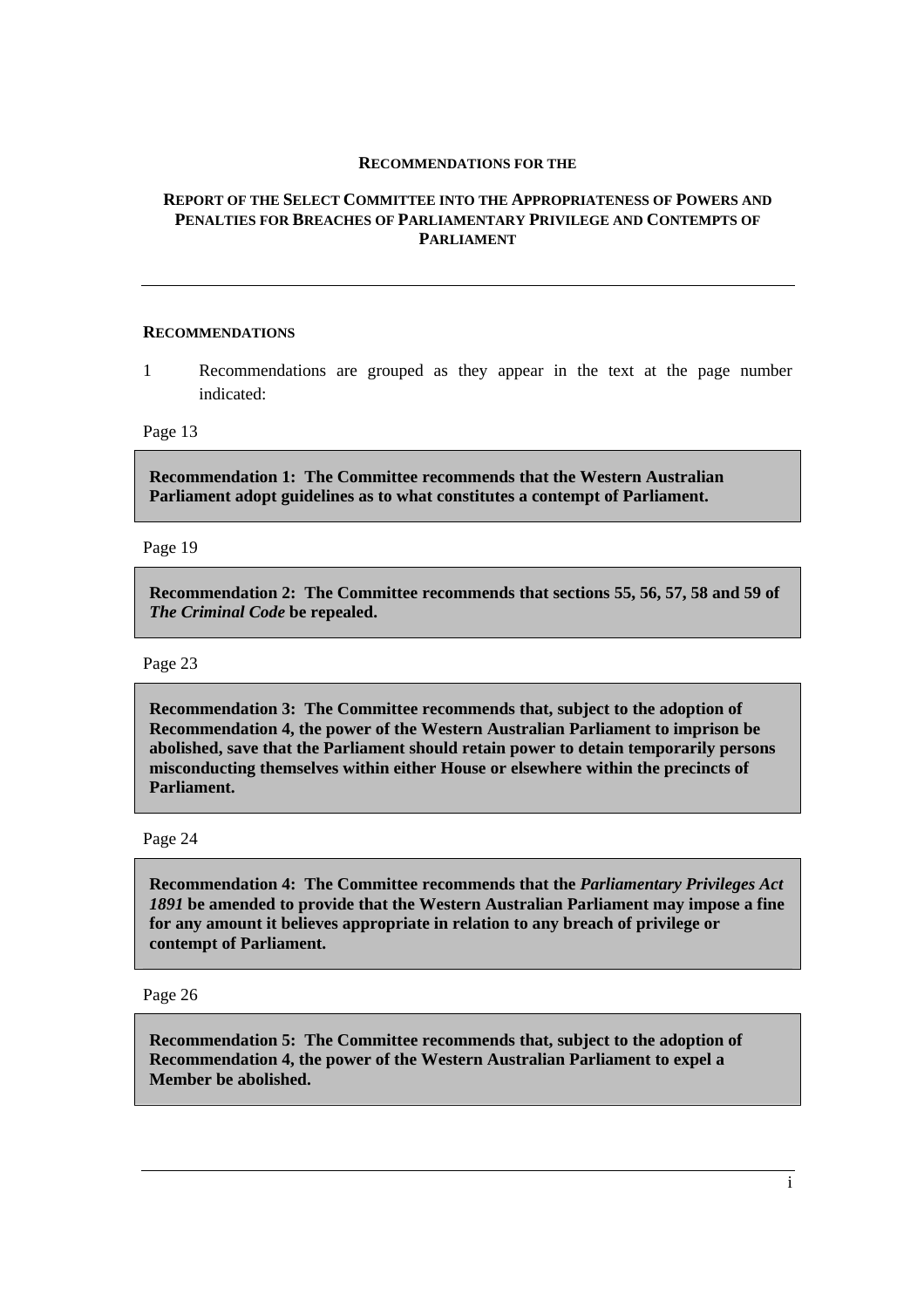*Select Committee of Privilege* 

#### Page 26

**Recommendation 6: The Committee recommends that the parliamentary precinct of the Western Australian Parliament be clearly defined by statute.**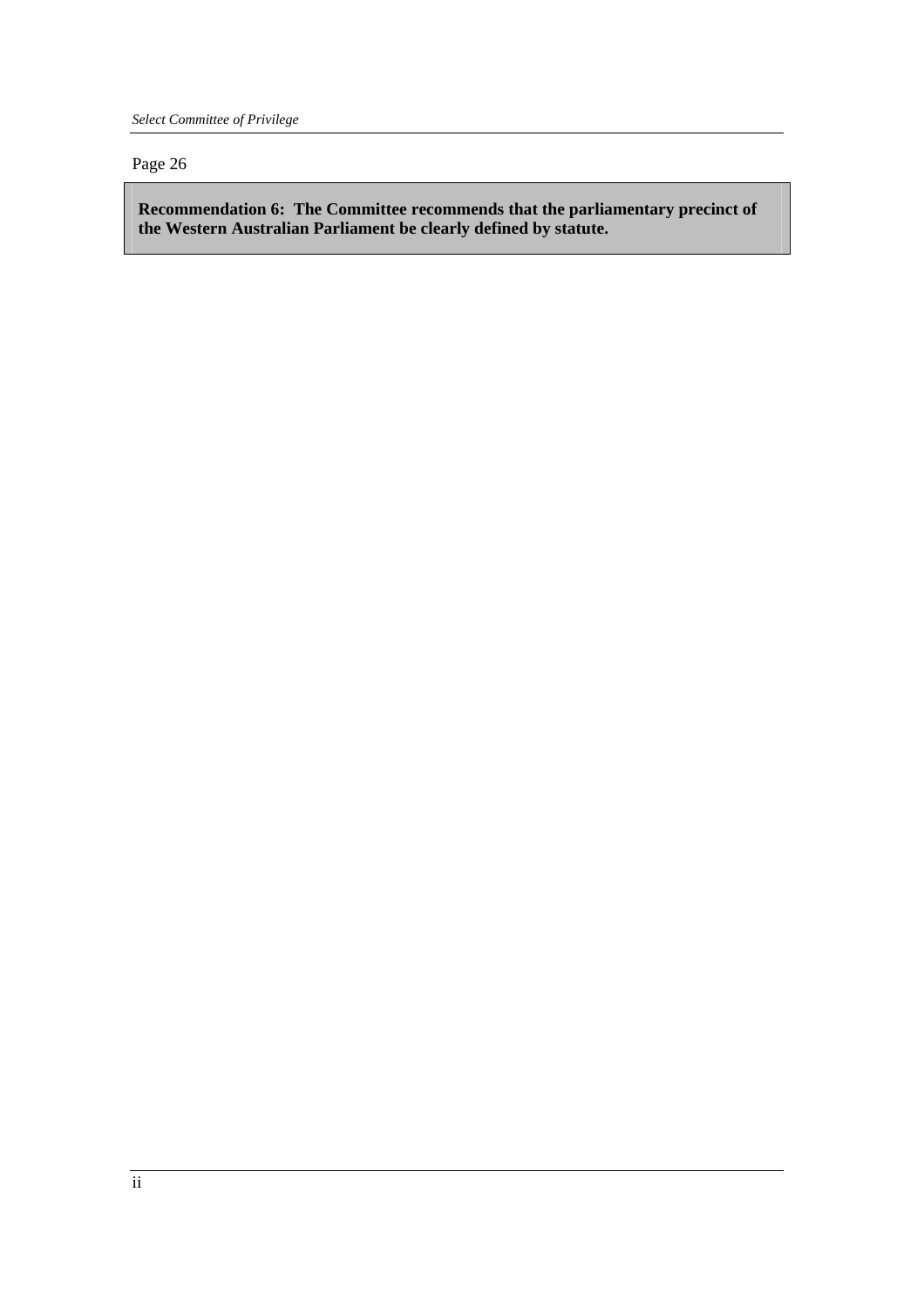#### **REPORT OF THE SELECT COMMITTEE INTO THE APPROPRIATENESS OF POWERS AND PENALTIES FOR BREACHES OF PARLIAMENTARY PRIVILEGE AND CONTEMPTS OF PARLIAMENT**

#### **1 REFERENCE AND PROCEDURE**

- 1.1 On 12 November 2008 the Legislative Council (**Council**) appointed on the motion of the Leader of the House, Hon Norman Moore MLC, the Select Committee into the Appropriateness of the Powers and Penalties for Breaches of Parliamentary Privilege and Contempts of Parliament (**Select Committee**), with the following terms of reference:
	- i) Inquire into and report on the appropriateness of the powers and penalties provided for in the *Parliamentary Privileges Act 1891* and *The Criminal Code*  in respect to breaches of parliamentary privilege and contempts of Parliament.
	- ii) The Select Committee have access to all documents, evidence and other material possessed, obtained, or controlled by the previous Select Committee.<sup>1</sup>
	- iii) The Committee is to report to the House no later than 5 May 2009.
- 1.2 The Select Committee was granted an extension of time in which to report to 7 May 2009.
- 1.3 The Select Committee advertised for written submissions in *The West Australian*  newspaper on Saturday 6 December 2008 and in *The Weekend Australian* on Saturday 13 December 2008. Details of the inquiry were also placed on the parliamentary website (www.parliament.wa.gov.au).
- 1.4 The Select Committee wrote to various Parliaments, organisations and individuals requesting submissions. A list of those to whom the Select Committee wrote is attached at **Appendix 1**.
- 1.5 The Select Committee thanks the Parliaments, individuals and organisations that provided written submissions to the inquiry.<sup>2</sup>

<sup>1</sup> On 5 June 2008 the Legislative Council appointed on the motion of Hon Giz Watson MLC, as amended by Hon Norman Moore MLC, the Select Committee into the Appropriateness of Powers and Penalties for Breaches of Parliamentary Privilege and Contempts of Parliament. This Select Committee was to report to the House no later than 9 September 2008. On 7 August 2008 the Legislative Council was prorogued and the Select Committee ceased to exist. The Select Committee was reappointed by the Legislative Council in the new Parliament on 12 November 2008.

<sup>2</sup> For copies of submissions received by the Committee, refer to the Committee's website at http://www.parliament.wa.gov.au/web/newwebparl.nsf/iframewebpages/Committees+-+Past.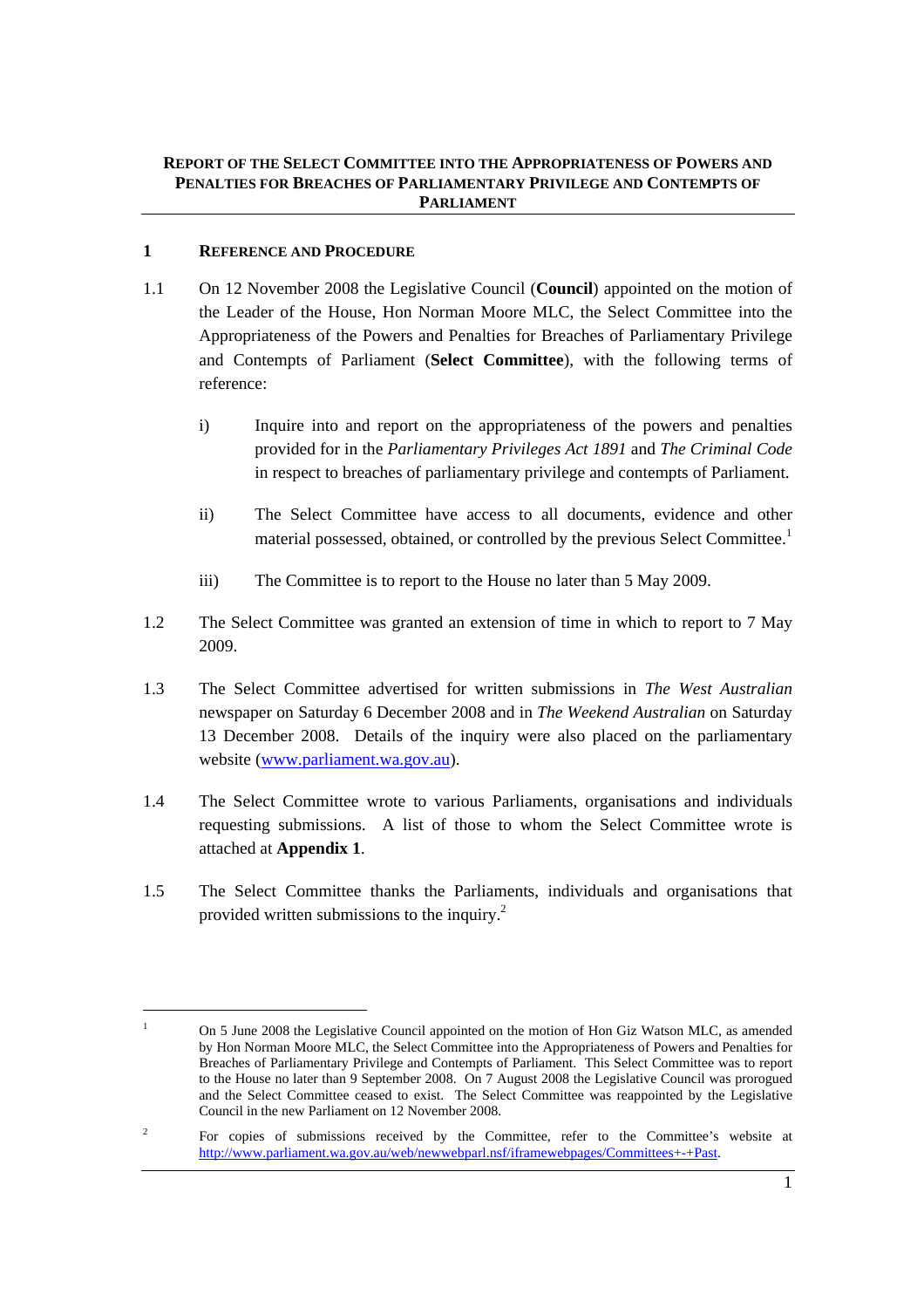1.6 On 26 November 2008 the House granted leave for the Select Committee to disclose or publish evidence or documents it received prior to it reporting such evidence or documents to the House.<sup>3</sup> The Select Committee also authorised Members and staff of the Select Committee to disclose or publish to any person any information relating to, or arising from, Committee meetings, deliberations or proceedings, except where the Committee expressly resolved that such information should be private to the Committee. This enabled the Select Committee Members the opportunity to discuss issues surrounding the matters being considered outside the Select Committee forum.

#### **2 THE NEED FOR THE INQUIRY**

- 2.1 The powers and privileges of the Western Australian Parliament are defined by:
	- a) the powers, privileges and immunities of the United Kingdom House of Commons as in existence on 1 January 1989 by virtue of section 1 of the *Parliamentary Privileges Act 1891* (WA); and
	- b) statutes enacted by the Parliament that deal with the matter of parliamentary privilege pursuant to s36 of the *Constitution Act 1889* (WA). These statutes include the *Parliamentary Privileges Act 1891* (WA) and the *Parliamentary Papers Act 1891* (WA).
- 2.2 The need for a review of the *Parliamentary Privileges Act 1891* and the penalties available to the Western Australian Parliament has often been raised in the Council in past years, most notably during consideration of the contempt of Parliament committed by Mr Brian Easton in 1994 and more recently in 2007 during the consideration of the report of the Select Committee into a Matter of Privilege Arising from the Standing Committee on Estimates and Financial Operations.

#### **3 BREACHES OF PARLIAMENTARY PRIVILEGE AND CONTEMPT OF PARLIAMENT**

3.1 The Western Australian Parliament has the power to punish for breaches of its privileges or other contempts of Parliament.

#### **Parliamentary privilege**

3.2 Parliamentary privilege is defined in Erskine May's Treatise on the Law, Privileges, Proceedings and Usage of Parliament as follows:

<sup>3</sup> Legislative Council Standing Order 361 prohibits a Select Committee from publishing evidence prior to reporting without leave of the House.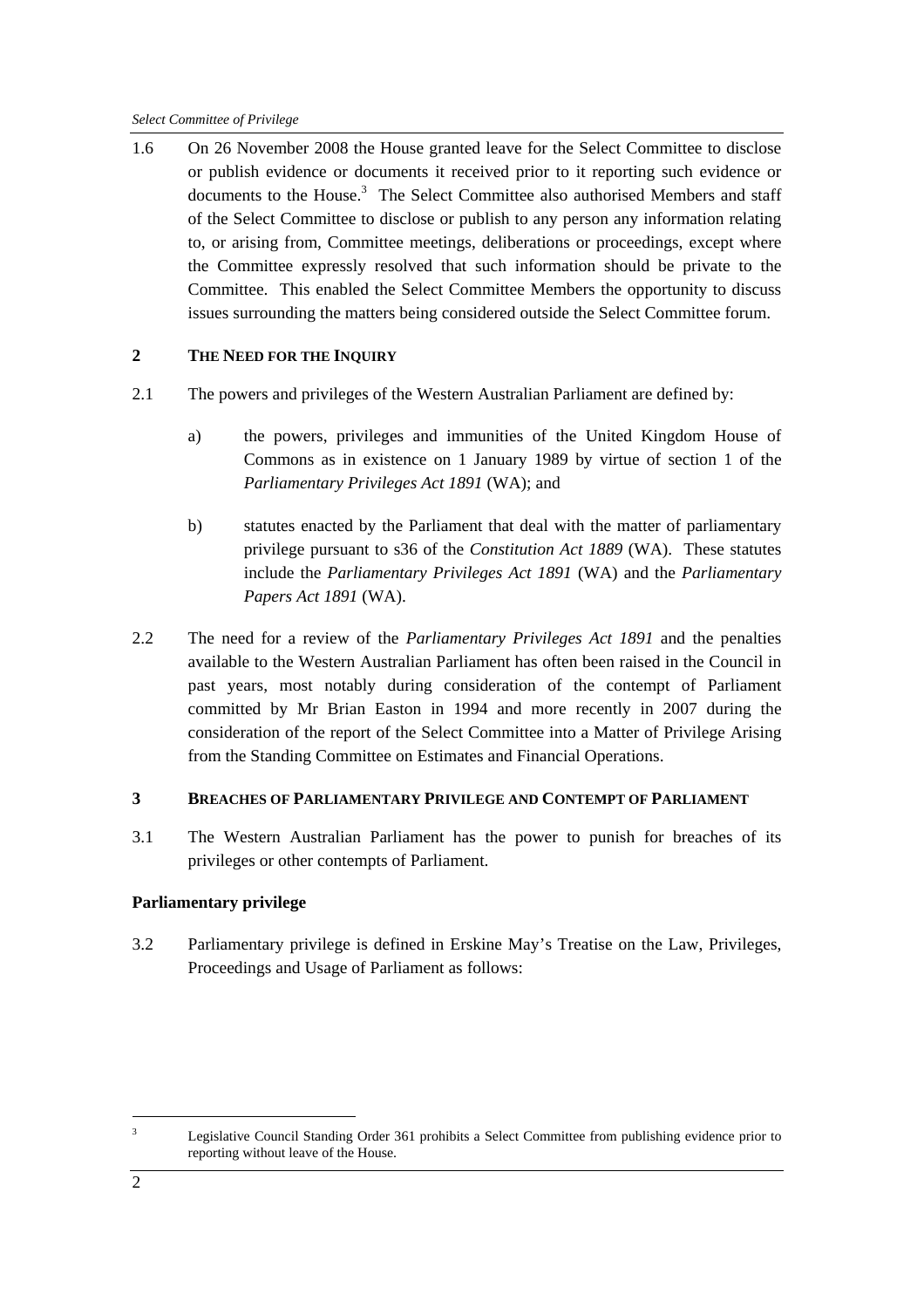*Parliamentary privilege is the sum of the peculiar rights enjoyed by each House collectively … and by Members of each House individually, without which they could not discharge their functions, and which exceed those possessed by other bodies or individuals. Thus privilege, though part of the law of the land, is to a certain extent an exemption from the general law*. 4

3.3 As stated in the 1999 report of the United Kingdom Parliament Joint Committee on Parliamentary Privilege:

> *Without this protection members would be handicapped in performing their parliamentary duties, and the authority of Parliament itself in confronting the executive and as a forum for expressing the anxieties of citizens would be correspondingly diminished.*<sup>5</sup>

- 3.4 The privileges, immunities and powers of each House of the Western Australian Parliament are derived from the *Parliamentary Privileges Act 1891*, enacted pursuant to s36 of the *Constitution Act 1889.*
- 3.5 Section 36 of the *Constitution Act 1889* provides that it is lawful for the Parliament by any Act to define the privileges, immunities, and power to be held, enjoyed, and exercised by the Legislative Council and Legislative Assembly, and by the respective Members thereof.
- 3.6 In addition to expressly setting out certain privileges, immunities and powers within the provisions of the *Parliamentary Privileges Act 1891*, s1 of the *Parliamentary Privileges Act 1891* also confers on the Legislative Council and Legislative Assembly, their Members and committees all those privileges, immunities and powers (by custom or statute or otherwise) of the United Kingdom House of Commons, its Members and committees as at 1 January 1989.
- 3.7 Parliamentary privilege is part of the common law and is recognised by the courts, although it is important to note that it is also enforceable by Parliament itself through the exercise of its penal powers.<sup>6</sup>

<sup>4</sup> C.J. Boulton (Ed), *Erskine May's Treatise on The Law, Privileges, Proceedings and Usage of Parliament*,  $21<sup>st</sup>$  ed, 1989, p69.

<sup>5</sup> United Kingdom, Joint Committee on Parliamentary Privilege, *First Report,* 30 March 1999, Chapter 1, para 3.

<sup>6</sup> Ibid, para 5.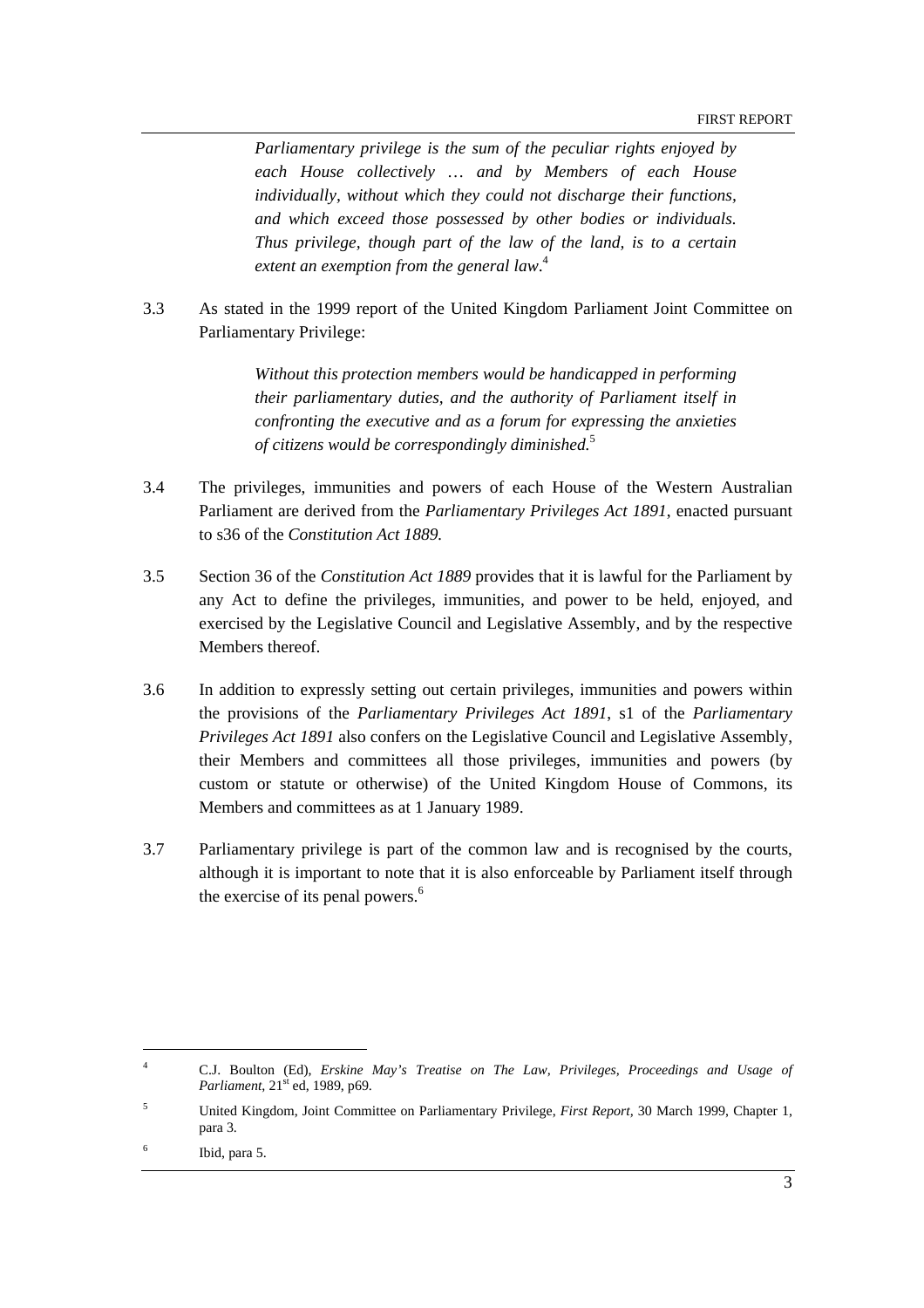#### *Summary of the privileges of Parliament*

- 3.8 The rights afforded to the Parliament by parliamentary privilege can be divided into two categories: those extended to Members individually; and those extended to a House collectively. There is no true distinction between the two heads of privilege, as all claims of privilege rest on the proposition that the privilege is necessary for the proper conduct of the business of Parliament.<sup>7</sup>
- 3.9 The rights and immunities accorded to Members individually are generally categorised under the following headings:<sup>8</sup>
	- freedom of speech;
	- freedom from arrest in civil actions;
	- exemption from jury duty; and
	- exemption from attendance as a witness.
- 3.10 Freedom of speech is arguably the *"single most important"*<sup>9</sup> aspect of parliamentary privilege and is derived from Article 9 of the *Bill of Rights 1689* (UK), which states:

*That the freedom of speech and debates or proceedings in Parliament ought not to be impeached or questioned in any court or place out of Parliament.* 

- 3.11 Article 9 of the *Bill of Rights 1689* (UK) is made law in Western Australia by operation of s1 of the *Parliamentary Privileges Act 1891*. 10
- 3.12 Members of Parliament and other participants in the parliamentary process enjoy, in certain situations, a special absolute immunity from interference or other action by the executive and the courts.
- 3.13 The rights and powers of a House as a collective may be categorised as follows:
	- the power to discipline, that is, the right to punish (by imprisonment) persons guilty of breaches of privilege or contempts, and the power to expel Members guilty of disgraceful conduct;

<sup>7</sup> Parliament of the Commonwealth of Australia, Joint Select Committee on Parliamentary Privilege, *Final Report*, October 1984, p26.

<sup>8</sup> Robert Marleau and Camille Montpetit (Eds), *House of Commons Procedure and Practice*, Canada, 2000, p3.

<sup>9</sup> United Kingdom, Joint Committee on Parliamentary Privilege, *First Report*, 30 March 1999, Chapter 2, para 36, cited in Professor Enid Campbell, *Parliamentary Privilege*, The Federation Press, Sydney, 2003, p10.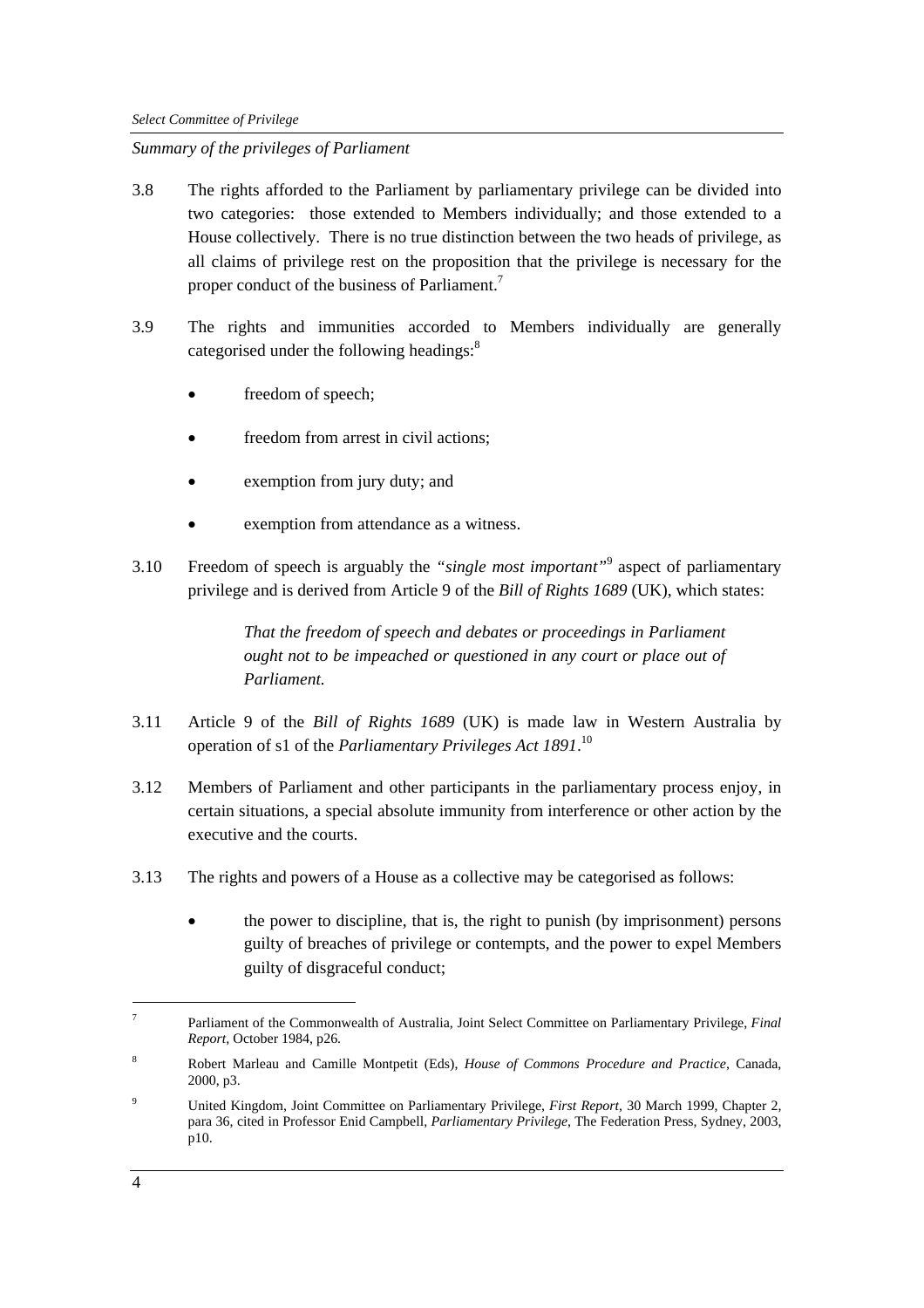- the regulation of its own internal affairs;
- the authority to maintain the attendance and service of its Members;
- the right to institute inquiries and to call witnesses and demand papers;
- the right to administer oaths to witnesses; and
- the right to publish papers containing material that might otherwise be defamatory.
- 3.14 Underlying the rights and powers of the House is the concept of exclusive cognisance. This concept was explained in the 1999 report of the United Kingdom Parliament Joint Committee on Parliamentary Privilege as follows:

*The other main component of parliamentary privilege is still called by the antiquated name of 'exclusive cognisance' (or 'exclusive jurisdiction'). Parliament must have sole control over all aspects of its own affairs: to determine for itself what the procedures shall be, whether there has been a breach of its procedures and what then should happen. This privilege is also of fundamental importance. Indeed, acceptance by the executive and the courts of law that Parliament has the right to make its own rules, and has unquestioned authority over the procedures it employs as legislator, is of scarcely less importance than the right to freedom of speech. Both rights are essential elements in parliamentary independence.* 

*Parliament's right to regulate its own affairs includes the power to discipline its own members for misconduct and, further, power to punish anyone, whether a member or not, for behaviour interfering substantially with the proper conduct of parliamentary business. Such interference is known as contempt of Parliament. This falls within the penal jurisdiction exercised by each House to ensure it can carry out its constitutional functions properly and that its members and officers are not obstructed or impeded, for example by threats or bribes.*<sup>11</sup>

#### *Breach of privilege*

3.15 When any of these privileges are disregarded or attacked by any individual or authority, the offence committed is called a breach of privilege and is punishable under the law of Parliament.

 <sup>10</sup> *Halden v Marks,* (1995) 17 WAR 447 at p461.

<sup>11</sup> United Kingdom, Joint Committee on Parliamentary Privilege, *First Report*, 30 March 1999, Chapter 1, paras 13-14.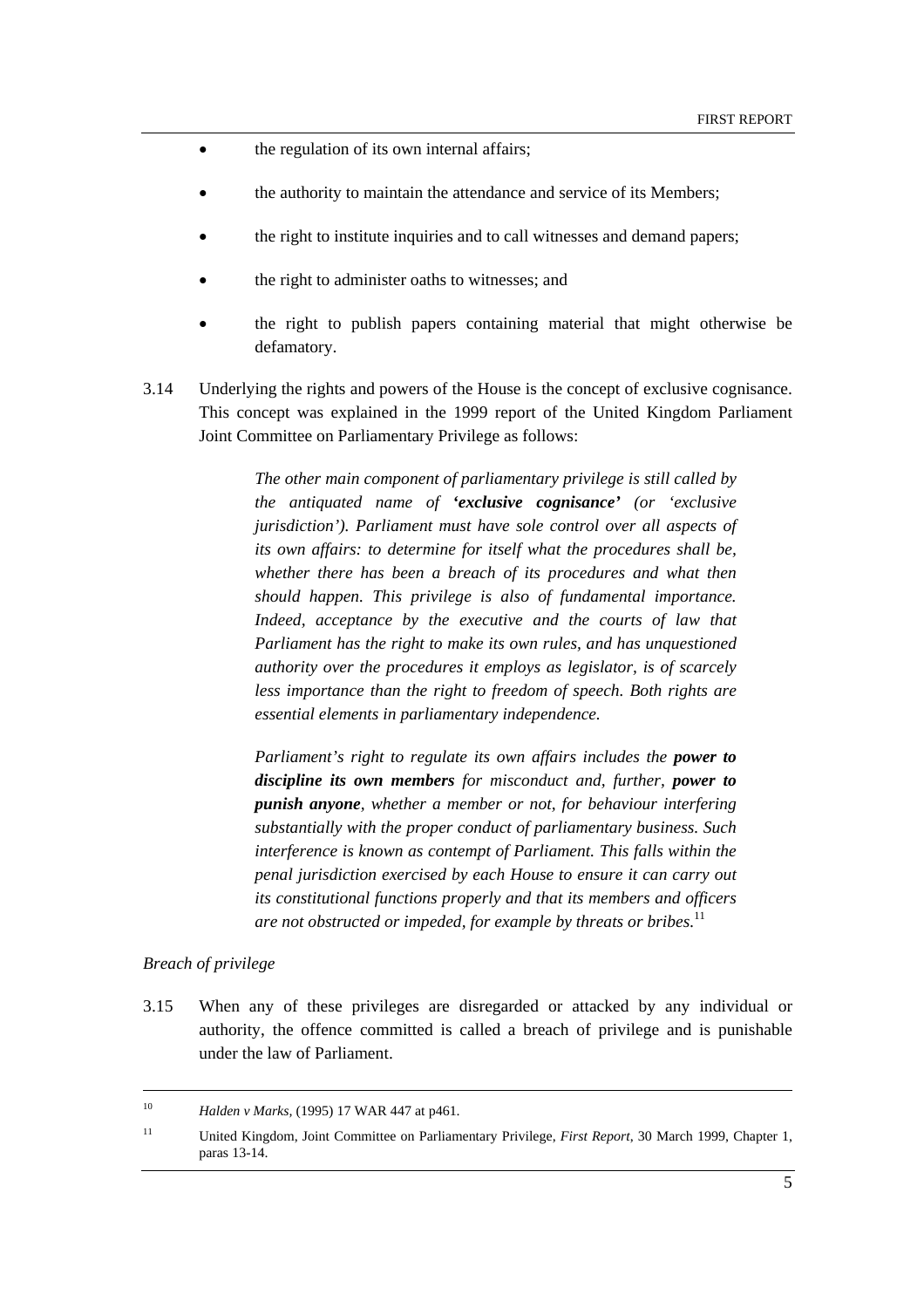#### **Contempt of Parliament**

3.16 Erskine May defines 'contempt of Parliament' as follows:

*Any act or omission which obstructs or impedes either House of Parliament in the performance of its functions, or which obstructs or impedes any Member or officer of such House in the discharge of his duty, or which has a tendency, directly or indirectly, to produce such results may be treated as a contempt even though there is no precedent of the offence.*<sup>12</sup>

- 3.17 Each House of Parliament possesses the power to declare an act to be a contempt and to punish such act. As to what constitutes a contempt is determined by the House, which is bound neither by the courts nor precedent.
- 3.18 Contempt of parliament is not the same as 'breach of privilege', although these expressions are often used interchangeably. A breach of privilege is a breach of a specified privilege of Parliament. Contempt (being any obstruction or impediment of the Parliament) is not confined to breaches of privilege, which means that a contempt can occur without there being a breach of any specific right or immunity of Parliament<sup>13</sup>

#### **Parliament's penal power**

- 3.19 Parliament possesses the power to examine and to punish any breach of privilege or other contempt committed against it. This power is one inherited from the United Kingdom House of Commons and is referred to as the Parliament's penal jurisdiction.
- 3.20 The penal jurisdiction is the means by which the Parliament protects itself from acts which directly or indirectly impede it in its performance of its functions. This power gives a House the ability to enforce its orders, deal with serious impediments to or interference with its proceedings and also to deal with serious affronts to the dignity of the House.
- 3.21 The power of Parliament to punish breaches of privilege and contempts is the safeguard to ensure that Parliament, its committees and Members function effectively and freely.

<sup>12</sup> C.J. Boulton (Ed), *Erskine May's Treatise on The Law, Privileges, Proceedings and Usage of Parliament*,  $21^{st}$  ed, 1989, p115.

<sup>13</sup> Western Australia, Legislative Council, Standing Committee on Procedure and Privileges, Report 14, *Referral of a Matter of Privilege from the Select Committee of Privilege on a Matter Arising in the Standing Committee on Estimates and Financial Operations,* December 2007, pp3-4.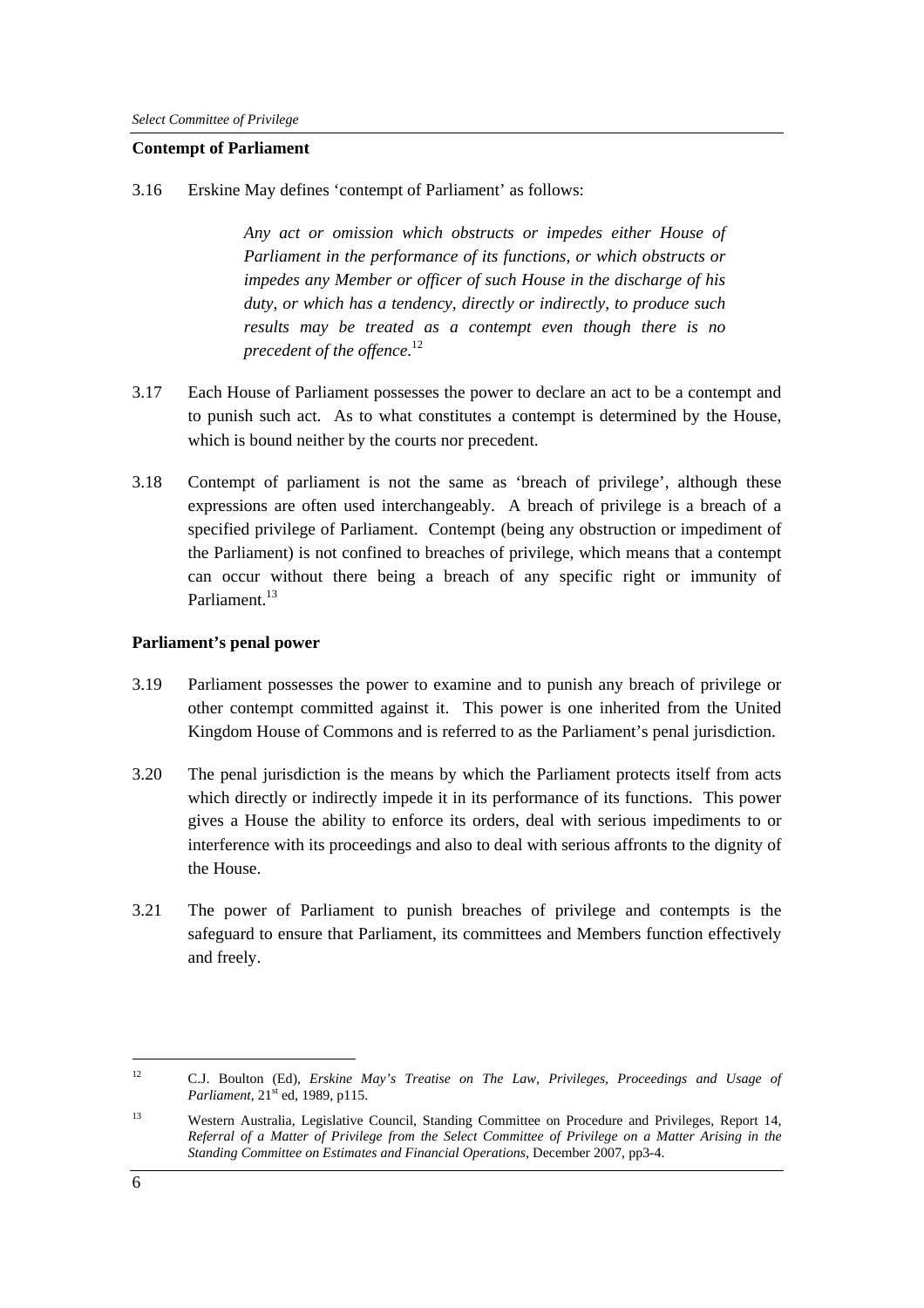*If the work of Parliament is to proceed without improper interference, there must ultimately be some sanction available against those who offend: those who interrupt the proceedings or destroy evidence, or seek to intimidate members or witnesses; those who disobey orders of the House or a committee to attend and answer questions or produce documents …. But unless a residual power to punish exists, the obligation not to obstruct will be little more than a pious aspiration. The absence of a sanction will be cynically exploited by some persons from time to time.*<sup>14</sup>

3.22 Whether a matter complained of is a breach of an undoubted privilege, or an offence against Parliament which does not come within that description, the powers of Parliament to investigate and punish are the same.<sup>15</sup>

#### **4 CODIFICATION OF CONTEMPT**

- 4.1 The Select Committee received a number of submissions advocating for an exhaustive definition of what constitutes or may constitute a contempt of Parliament.<sup>16</sup>
- 4.2 Such a definition might provide clarity as to what constitutes a contempt of Parliament. The Select Committee is of the view, however, that to do so is not practical.
- 4.3 Erskine May states that it would be vain to attempt an enumeration of every act which might be construed into a contempt, the power to punish for contempt being in its nature discretionary.<sup>17</sup> A list of matters found by the United Kingdom House of Commons to be a contempt are attached at **Appendix 2**.
- 4.4 The Clerk of the United Kingdom House of Commons in his memorandum to the House of Commons Committee of Privileges 1976-77 cautioned against too rigidly codifying the House's options in dealing with matters of privilege. He wrote:

*It would be a mistake first and foremost because it would introduce an element of inflexibility into the manner in which the House upholds its privileges and punishes contempts. It is true that the House would be in no danger of abridging its privileges or powers by a mere resolution setting out the sort of cases upon which it normally proposed to act. But formulas which may appear precise and* 

<sup>14</sup> United Kingdom, Joint Committee on Parliamentary Privilege, *First Report*, 30 March 1999, Chapter 6, para 302.

<sup>15</sup> Parliament of the Commonwealth of Australia, Joint Select Committee on Parliamentary Privilege, *Final Report*, October 1984, p29.

<sup>&</sup>lt;sup>16</sup> See Submission No 10, 11 and 15.

<sup>17</sup> C.J. Boulton (Ed), *Erskine May's Treatise on The Law, Privileges, Proceedings and Usage of Parliament*, 21<sup>st</sup> ed, 1989, p115.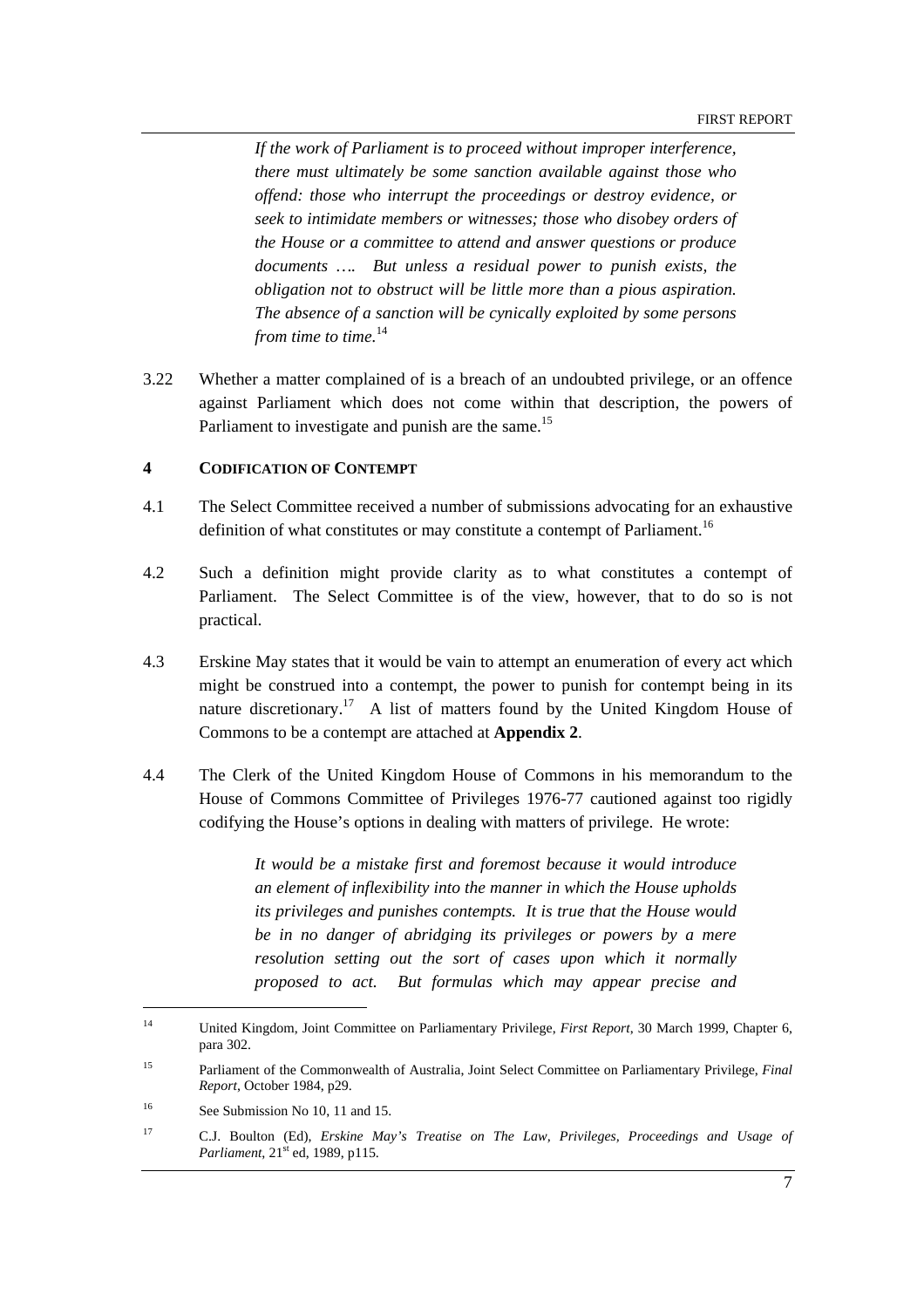*faultless at the time at which they are drafted, may be found to be defective at a later stage owing to some undiscovered loophole or developments which could not be envisaged at an earlier stage. It would certainly seem undesirable to have to ask the House to amend its resolutions on privileges with any frequency.*<sup>18</sup>

4.5 The 1984 Commonwealth Joint Select Committee on Parliamentary Privilege also did not support the codification of a definition of contempt:

> *In the search for precision the necessary reach of the contempt power may be unintentionally narrowed, offences may be expressed too rigidly, flexibility may be lost, and matters which should be included may unintentionally be excluded. In short, we think that the wiser course is not to seek to define exhaustively the contempt power. We rest on the broad consideration that it is impossible, in advance, to define exhaustively the circumstances that may constitute contempt of Parliament.*<sup>19</sup>

4.6 The Select Committee is of the view that contempt of Parliament should not be exhaustively defined and codified.

#### **Guidelines**

- 4.7 The Select Committee supports the use of other means to give greater clarity to what constitutes contempt of Parliament for both Members of Parliament and nonmembers.
- 4.8 On 25 February 1988 the Australian Senate adopted a number of resolutions in relation to contempt. The resolutions provide criteria for the Senate to take into account when determining whether a contempt has been committed and also set out, for the guidance of the public, acts which may be treated by the Senate as contempts.
- 4.9 The resolutions are not intended to be an exhaustive or all-inclusive list of contempts and do not derogate from the Senate's power to determine that particular acts constitute contempts.20 These resolutions are procedures of the Senate and are not subject to judicial interpretation.<sup>21</sup>

<sup>18</sup> Cited in Robert Marleau and Camille Montpetit (Eds), *House of Commons Procedure and Practice*, Canada, 2000, p59.

<sup>19</sup> Parliament of the Commonwealth of Australia, Joint Select Committee on Parliamentary Privilege, *Final Report*, October 1984, p81.

<sup>20</sup> Harry Evans (Ed), *Odgers' Australian Senate Practice*, 12th ed, p66. http://www.aph.gov.au/senate/pubs/odgers/pdf/chap02.pdf (viewed on 6 April 2009).

<sup>21</sup> Mr Harry Evans, 'Parliamentary Privilege: Legislation and Resolutions in the Australian Parliament', *The Table: The Journal of the Society of Clerks-at-the-Table in Commonwealth Parliaments*, vol 56, 1988, p33.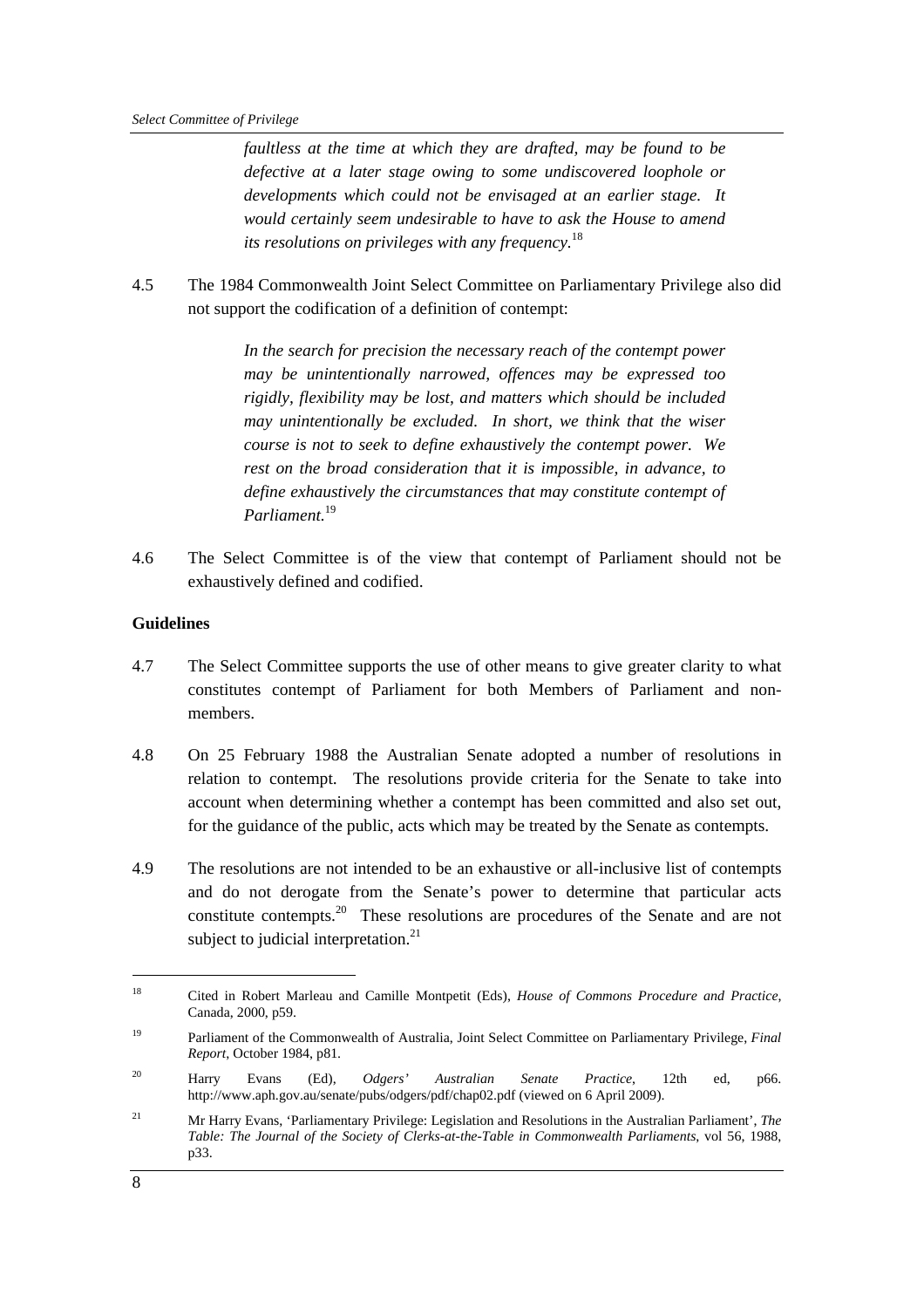#### *3. Criteria to be taken into account when determining matters relating to contempt*

*The Senate declares that it will take into account the following criteria when determining whether matters possibly involving contempt should be referred to the Committee of Privileges and whether a contempt has been committed, and requires the Committee of Privileges to take these criteria into account when inquiring into any matter referred to it:* 

- *(a) the principle that the Senate's power to adjudge and deal with contempts should be used only where it is necessary to provide reasonable protection for the Senate and its committees and for Senators against improper acts tending substantially to obstruct them in the performance of their functions, and should not be used in respect of matters which appear to be of a trivial nature or unworthy of the attention of the Senate;*
- *(b) the existence of any remedy other than that power for any act which may be held to be a contempt; and*
- *(c) whether a person who committed any act which may be held to be a contempt:* 
	- *(i) knowingly committed that act, or*
	- *(ii) had any reasonable excuse for the commission of that act.*
- *…*

#### *6. Matters constituting contempts*

*That, without derogating from its power to determine that particular acts constitute contempts, the Senate declares, as a matter of general guidance, that breaches of the following prohibitions, and attempts or conspiracies to do the prohibited acts, may be treated by the Senate as contempts.*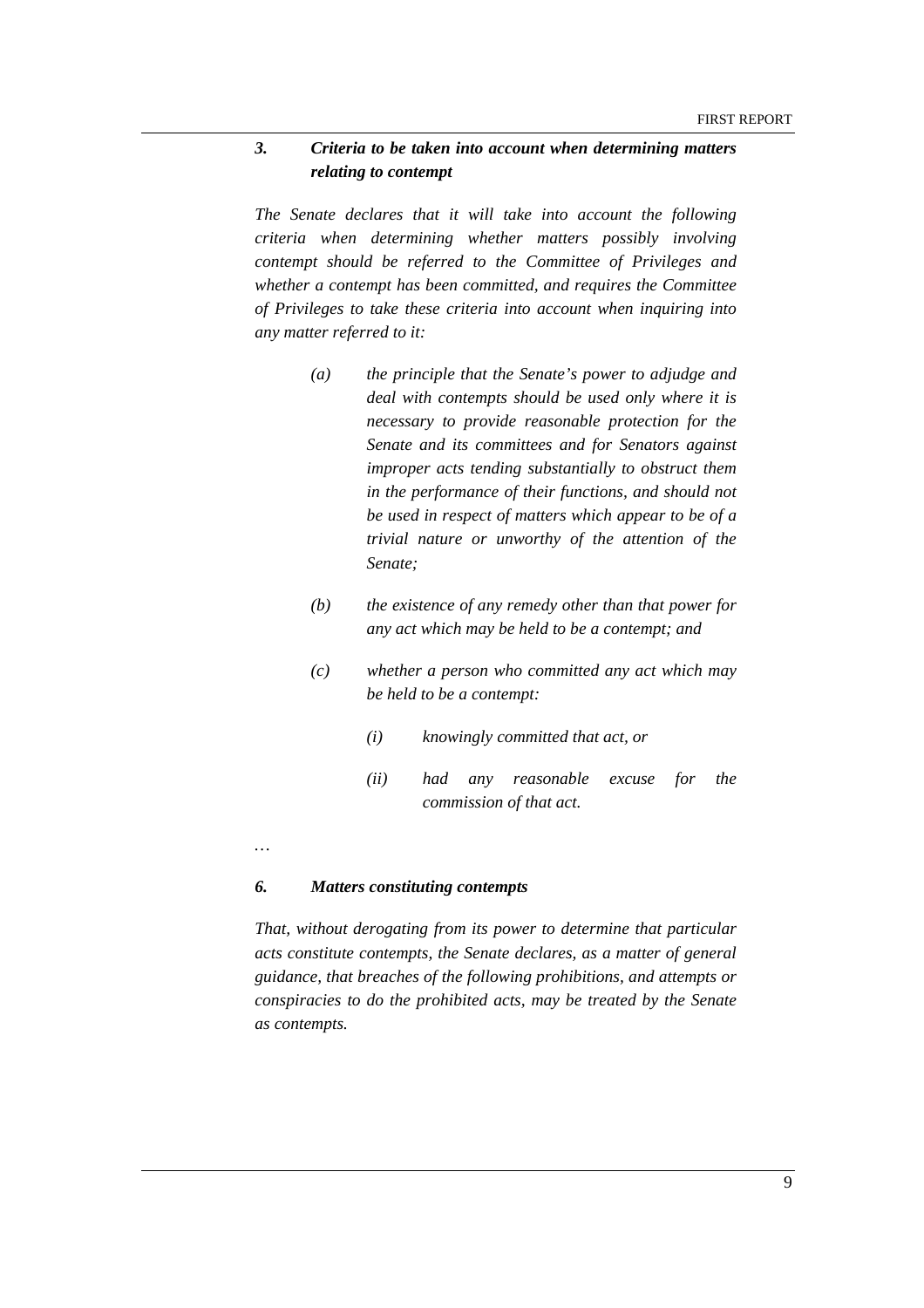#### *Interference with the Senate*

*(1) A person shall not improperly interfere with the free exercise by the Senate or a committee of its authority, or with the free performance by a Senator of the Senator's duties as a Senator.* 

#### *Improper influence of Senators*

*(2) A person shall not, by fraud, intimidation, force or threat of any kind, by the offer or promise of any inducement or benefit of any kind, or by other improper means, influence a Senator in the Senator's conduct as a Senator or induce a Senator to be absent from the Senate or a committee.* 

#### *Senators seeking benefits etc.*

*(3) A Senator shall not ask for, receive or obtain, any property or benefit for the Senator, or another person, on any understanding that the Senator will be influenced in the discharge of the Senator's duties, or enter into any contract, understanding or arrangement having the effect, or which may have the effect, of controlling or limiting the Senator's independence or freedom of action as a Senator, or pursuant to which the Senator is in any way to act as the representative of any outside body in the discharge of the Senator's duties.* 

#### *Molestation of Senators*

*(4) A person shall not inflict any punishment, penalty or injury upon, or deprive of any benefit, a Senator on account of the Senator's conduct as a Senator.* 

#### *Disturbance of the Senate*

*(5) A person shall not wilfully disturb the Senate or a committee while it is meeting, or wilfully engage in any disorderly conduct in the precincts of the Senate or a committee tending to disturb its proceedings.* 

#### *Service of writs etc.*

*(6) A person shall not serve or execute any criminal or civil process in the precincts of the Senate on a day on which the Senate meets except with the consent of the Senate or of a person authorised by the Senate to give such consent.*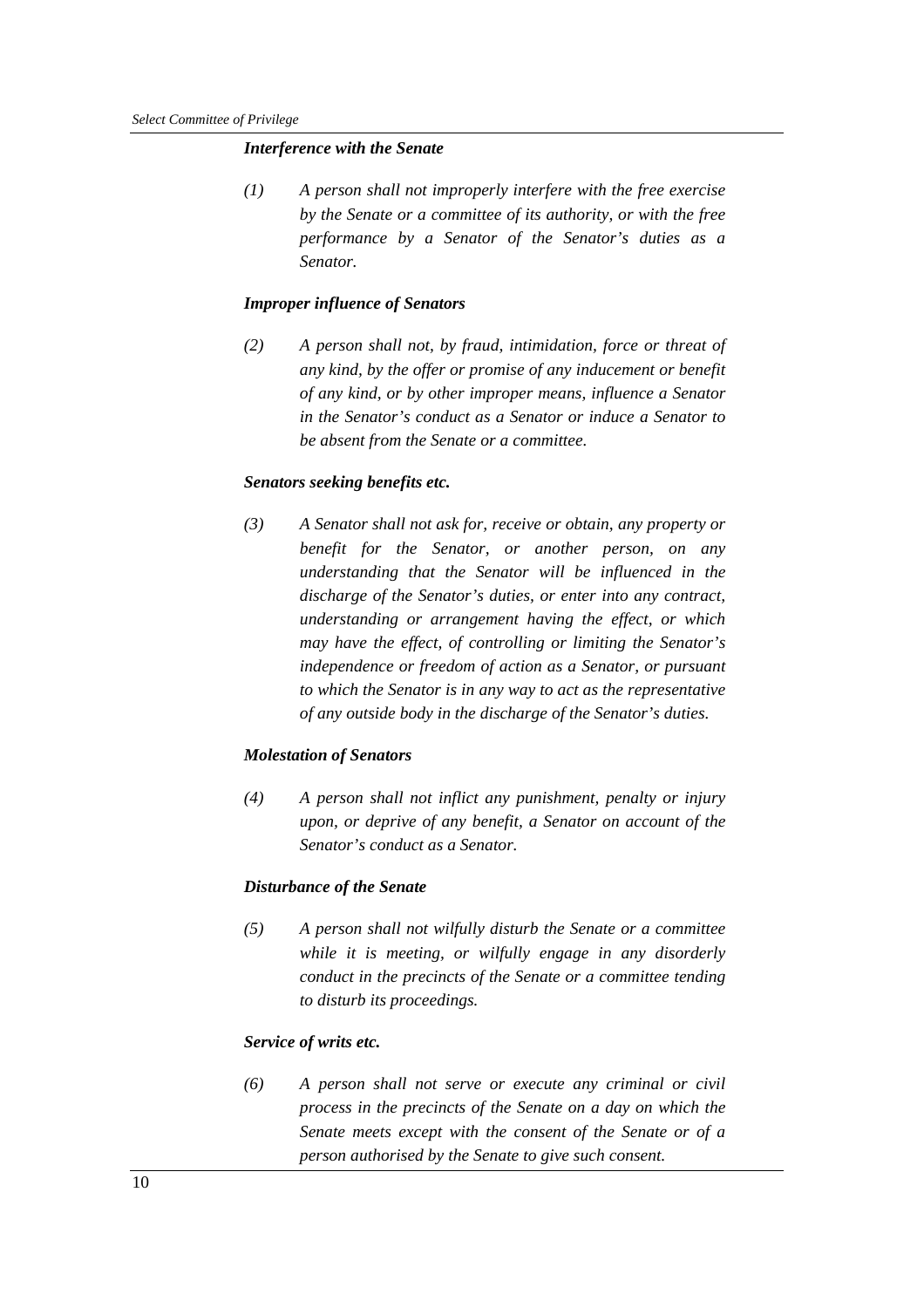#### *False reports of proceedings*

*(7) A person shall not wilfully publish any false or misleading report of the proceedings of the Senate or of a committee.* 

#### *Disobedience of orders*

*(8) A person shall not, without reasonable excuse, disobey a lawful order of the Senate or of a committee.* 

#### *Obstruction of orders*

*(9) A person shall not interfere with or obstruct another person who is carrying out a lawful order of the Senate or of a committee.* 

#### *Interference with witnesses*

*(10) A person shall not, by fraud, intimidation, force or threat of any kind, by the offer or promise of any inducement or benefit of any kind, or by other improper means, influence another person in respect of any evidence given or to be given before the Senate or a committee, or induce another person to refrain from giving such evidence.* 

#### *Molestation of witnesses*

*(11) A person shall not inflict any penalty or injury upon, or deprive of any benefit, another person on account of any evidence given or to be given before the Senate or a committee.* 

#### *Offences by witnesses etc.*

- *(12) A witness before the Senate or a committee shall not:* 
	- *(a) without reasonable excuse, refuse to make an oath or affirmation or give some similar undertaking to tell the truth when required to do so;*
	- *(b) without reasonable excuse, refuse to answer any relevant question put to the witness when required to do so; or*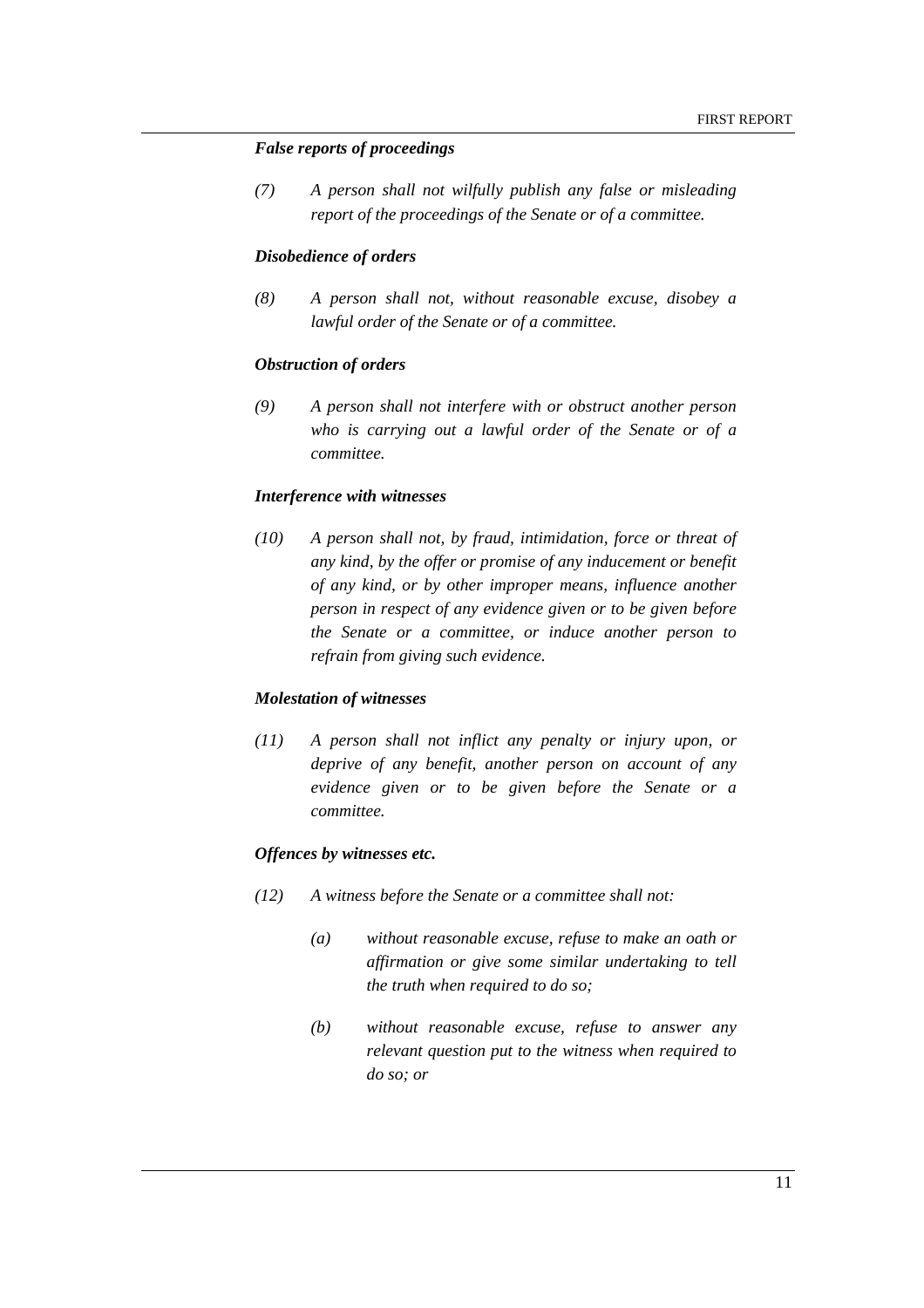|      | (c)                                                                                                                              | give any evidence which the witness knows to be false<br>or misleading in a material particular, or which the<br>witness does not believe on reasonable grounds to be<br>true or substantially true in every material particular.                                                               |  |
|------|----------------------------------------------------------------------------------------------------------------------------------|-------------------------------------------------------------------------------------------------------------------------------------------------------------------------------------------------------------------------------------------------------------------------------------------------|--|
| (13) | A person shall not, without reasonable excuse:                                                                                   |                                                                                                                                                                                                                                                                                                 |  |
|      | $\left( a\right)$                                                                                                                | refuse or fail to attend before the Senate or a<br>committee when ordered to do so; or                                                                                                                                                                                                          |  |
|      | (b)                                                                                                                              | refuse or fail to produce documents, or to allow the<br>inspection of documents, in accordance with an order<br>of the Senate or of a committee.                                                                                                                                                |  |
| (14) |                                                                                                                                  | A person shall not wilfully avoid service of an order of the<br>Senate or of a committee.                                                                                                                                                                                                       |  |
| (15) | A person shall not destroy, damage, forge or falsify any<br>document required to be produced by the Senate or by a<br>committee. |                                                                                                                                                                                                                                                                                                 |  |
|      |                                                                                                                                  | Unauthorised disclosure of evidence etc.                                                                                                                                                                                                                                                        |  |
| (16) | A person shall not, without the authority of the Senate or a<br>committee, publish or disclose:                                  |                                                                                                                                                                                                                                                                                                 |  |
|      |                                                                                                                                  |                                                                                                                                                                                                                                                                                                 |  |
|      | $\left(a\right)$                                                                                                                 | a document that has been prepared for the purpose of<br>submission, and submitted, to the Senate or a<br>committee and has been directed by the Senate or a<br>committee to be treated as evidence taken in private<br>session or as a document confidential to the Senate or<br>the committee; |  |
|      | (b)                                                                                                                              | any oral evidence taken by the Senate or a committee<br>in private session, or a report of any such oral<br>evidence; or                                                                                                                                                                        |  |

 $22\,$ 22 Harry Evans (Ed), *Odgers' Australian Senate Practice*, 12th ed, http://www.aph.gov.au/Senate/pubs/odgers/pdf/app2.pdf, (viewed on 6 April 2009).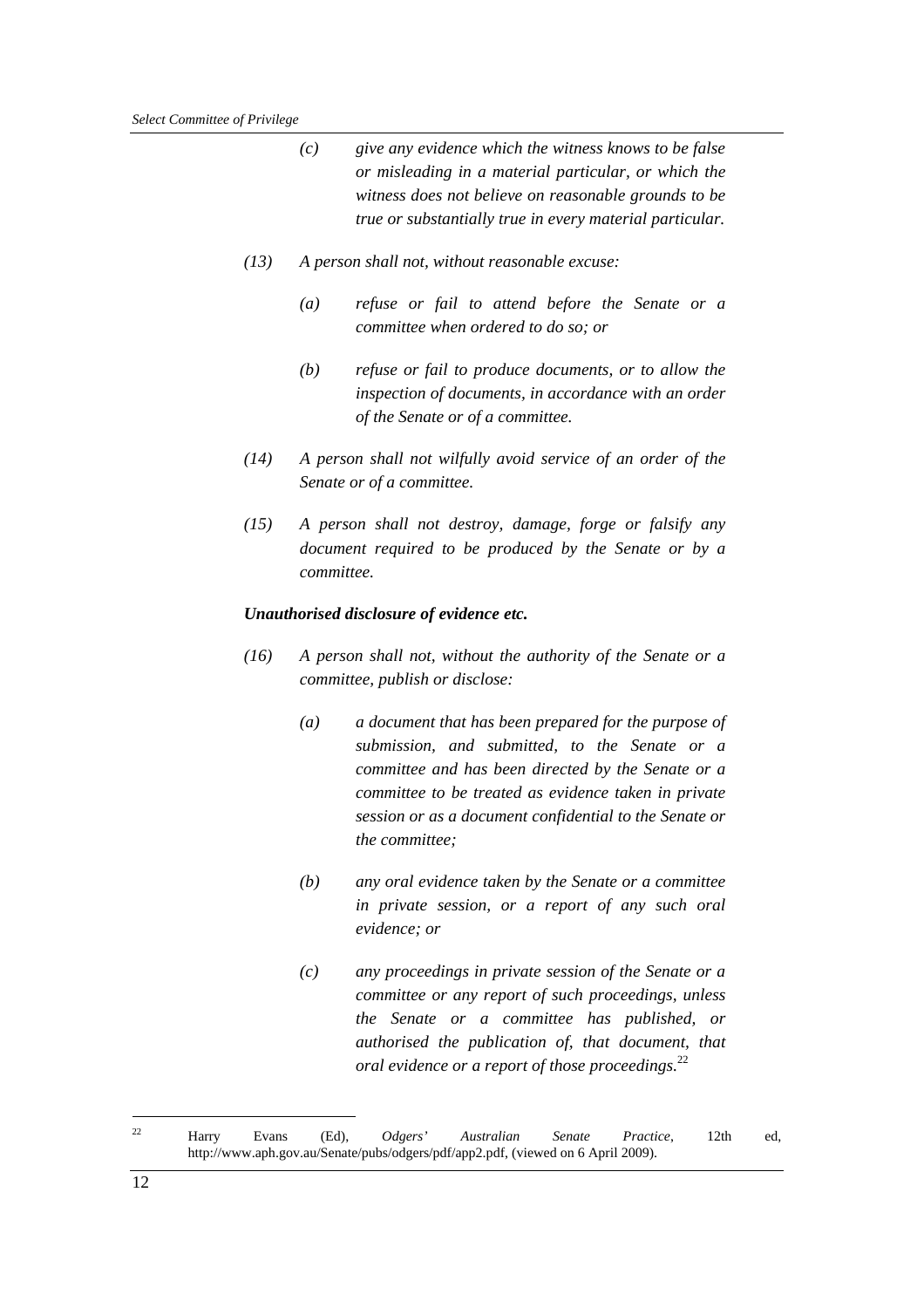**Recommendation 1: The Committee recommends that the Western Australian Parliament adopt guidelines as to what constitutes a contempt of Parliament.** 

#### **5 SHOULD THE PENAL JURISDICTION REMAIN WITH PARLIAMENT OR BE TRANSFERRED TO THE COURTS?**

- 5.1 The Select Committee considered whether the penal jurisdiction should remain with Parliament or be transferred to the courts.
- 5.2 In reference to breaches of privilege and contempts of Parliament the Select Committee is of the view that no part of Parliament's jurisdiction should be transferred to the courts. Parliament should maintain responsibility for dealing with breaches of parliamentary privilege and contempt of Parliament both in relation to Members and non-members.
- 5.3 The Select Committee observes that the courts, in dealing with contempt of court, do not refer the jurisdiction to another authority, but deal with the contempt itself.
- 5.4 The Select Committee notes that the transfer of penal jurisdiction is contrary to the concepts of parliamentary sovereignty and the doctrine of separation of powers. The Parliament's ability to punish contempt is a product of its exclusive jurisdiction over its own affairs and is the ultimate guarantee of its independence. If the Parliament delegates the punishment of contempt to the courts it will:
	- limit the exclusive jurisdiction of Parliament over its own proceedings.
	- allow the courts to control the ability of Parliament to defend itself from interference and disregard for its authority.
	- cause the Parliament to become bound by precedent, as the courts would use previous decisions to assist in the determination of future decisions.
- 5.5 The Select Committee notes the comments of the then Lieutenant Governor, Sir Francis Burt  $OC^{23}$  in his submission to the 1989 inquiry of the Parliamentary Standards Committee:

<sup>&</sup>lt;sup>23</sup> Sir Francis Theodore Page Burt, AC, KCMG, OC (14 June 1918 - 8 September 2004), served as Chief Justice of Western Australia from 1977 until 1988 and as Governor of Western Australia from 1990 to 1993. He was also Lieutenant Governor of Western Australia from 1977 to 1990.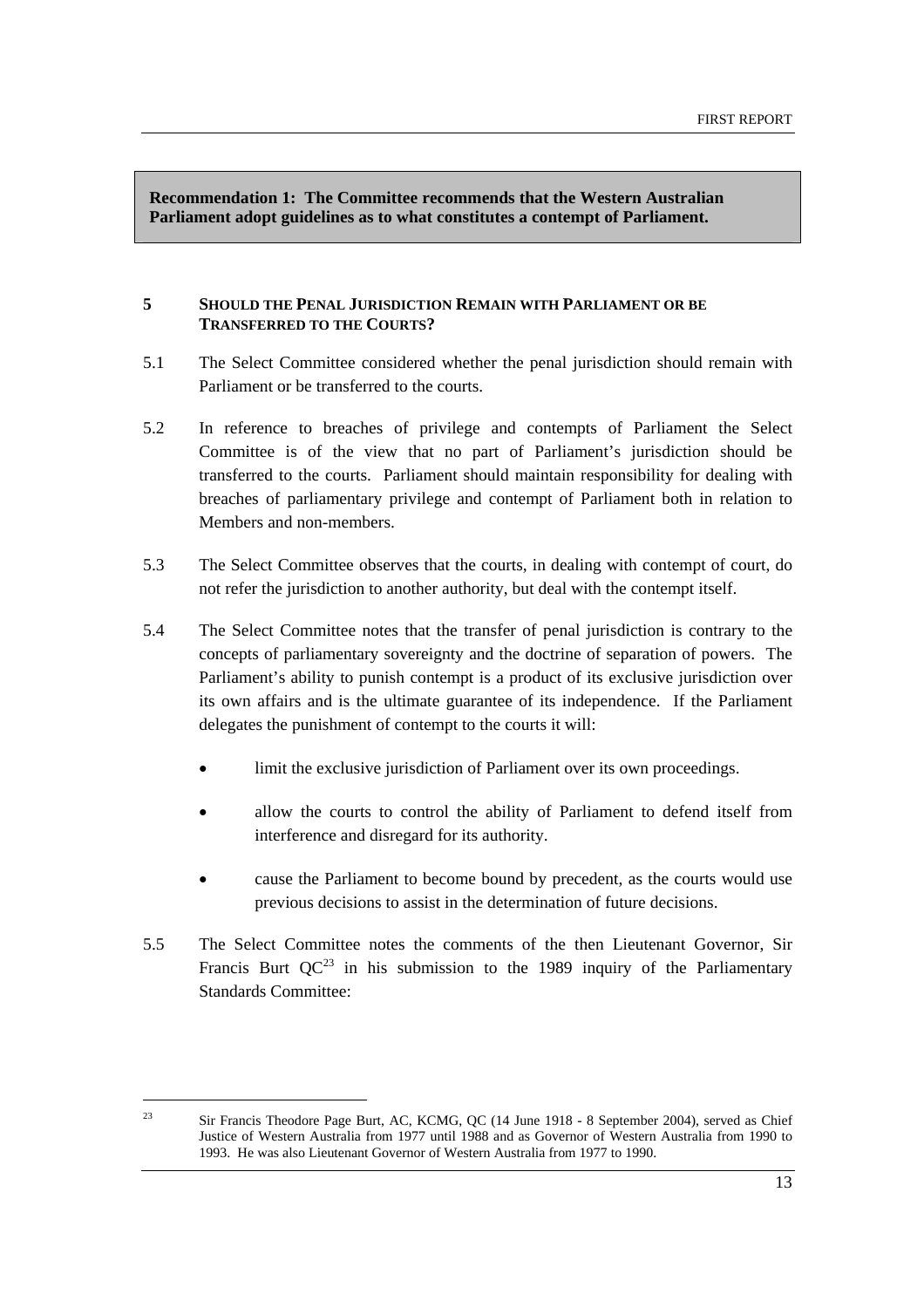*The absolute privilege accorded to statements made by Members of Parliament in the course or* [sic] *proceedings within Parliament is based upon a principle of truly fundamental importance. If it were to be abandoned and reduced to a qualified privilege the difficulty of formulating the qualifications would become immediately apparent. In the result a member would find himself unable to speak the truth as he honestly sees it. Debate within the Parliament would be seriously impeded and a delayed and as likely as not inexpensive and sterile debate within the Courts would be promoted and this would in the public perception draw the Judiciary into the political arena. In short the cure would be worse than the disease.* 

*That is not to say that the abuse of parliamentary privilege does not occur from time to time and that it does not work both an injustice to the individual who is in that way defamed and at the same time lower the public respect for the Parliament. It does both of those things.* 

*Without appearing to preach, the remedy must in the first instance, be based upon an appreciation in the mind of each individual Member of the Parliament that the absolute privilege which he enjoys is not his privilege and that it carries with it a very high and personal responsibility both to the Parliament of which he is a Member and to the subject of his remarks. Should he fail to discharge that responsibility then the other Members of the House for which he is a Member should each recognise that they each have a responsibility to the Parliament which transcends his or her responsibility to the disciplined party of which he or she is a Member.* 

*In other words, cases in which a fair objective non-political judgment makes it apparent that the privilege has been abused should be dealt with by the House both promptly and publicly. Abuse of parliamentary privilege is justiciable but only in the Court of Parliament. It is a jurisdiction which it must exercise to preserve its authority and to do justice to the individual. Hence the House must recognise its responsibility both to itself and to the person defamed to sit in judgement whenever the occasion arises. Attention should be given to the formulation of a procedure - terms of reference 1,2 and 3 - by which this can be done. However, it is done the solution to the problem is not to qualify the privilege and it must be found within the Parliament. It cannot be found within the Judicial arm of Government.*<sup>24</sup>(emphasis added)

<sup>24</sup> Western Australia, *Report of the Parliamentary Standards Committee*, Volume 2, Submissions, Advice and Transcripts of Evidence, 1989, p41.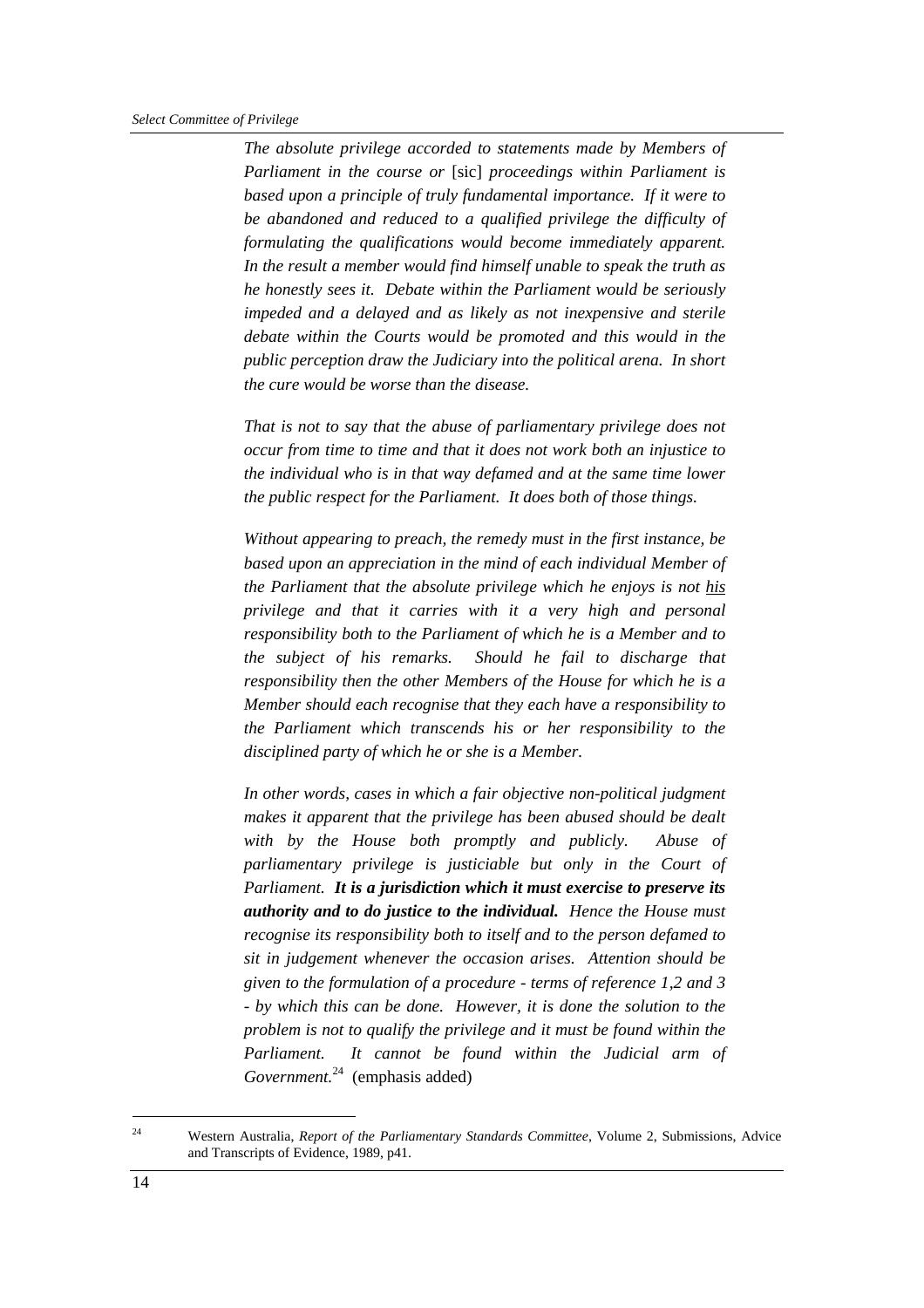- 5.6 Both the 1967 United Kingdom House of Commons Select Committee on Parliamentary Privilege and the 1984 Commonwealth Joint Select Committee on Parliamentary Privilege rejected any question of transfer of the penal jurisdiction of the House to some other tribunal or court.<sup>25</sup>
- 5.7 The 1984 Commonwealth Joint Select Committee on Parliamentary Privilege supported the penal jurisdiction remaining with the Parliament for the following reasons:<sup>26</sup>
	- the jurisdiction exists as the ultimate guarantee of Parliament's independence and its free and effective working;
	- the separateness of the courts from parliamentary institutions and their lack of acquired understanding of parliamentary life would make it difficult for them to assess whether conduct alleged to be in contempt was such as to obstruct or impede Parliament or its Members in the discharge of their functions;
	- courts lack the flexibility that Houses possess in the exercise of their penal jurisdiction since they cannot take into account factors which the Houses may entertain, chiefly the potent force of public opinion and the political consequences for parliament and the principal parliamentary actors if they act harshly, capriciously or arbitrarily when dealing with a complaint of contempt;
	- even if it were to be provided that prosecutions for contempt of Parliament could not be initiated except on the instruction of a House, there would be potential for undesirable clashes between the courts and Parliament regarding what conduct was contemptuous; and
	- transfer of the Houses' penal jurisdiction to the courts would expose the courts to the odium that Parliament sometimes attracts when it exercises that jurisdiction.
- 5.8 Mr Harry Evans, Clerk of the Australian Senate in his submission considered the implications of the transfer of the penal jurisdiction to the courts and highlighted the difficulties which could arise if this took place, which included: $27$

<sup>25</sup> United Kingdom House of Commons, Third Report from the Committee of Privileges, *Recommendations of the Select Committee on Parliamentary Privilege*, London, 14 June 1977, Appendix A, pxxi, and Odgers' Senate Practice, pp69-71. The reports of these Committee's have not been adopted by the respective Parliaments, although some of the recommendations of the 1984 Commonwealth Joint Select Committee on Parliamentary Privilege are contained in the *Parliamentary Privileges Act 1987* (Cth).

<sup>26</sup> Parliament of the Commonwealth of Australia, Joint Select Committee on Parliamentary Privilege, *Final Report*, October 1984, pp91-94.

<sup>&</sup>lt;sup>27</sup> Submission No 5 from the Australian Senate, 27 January 2009, p4.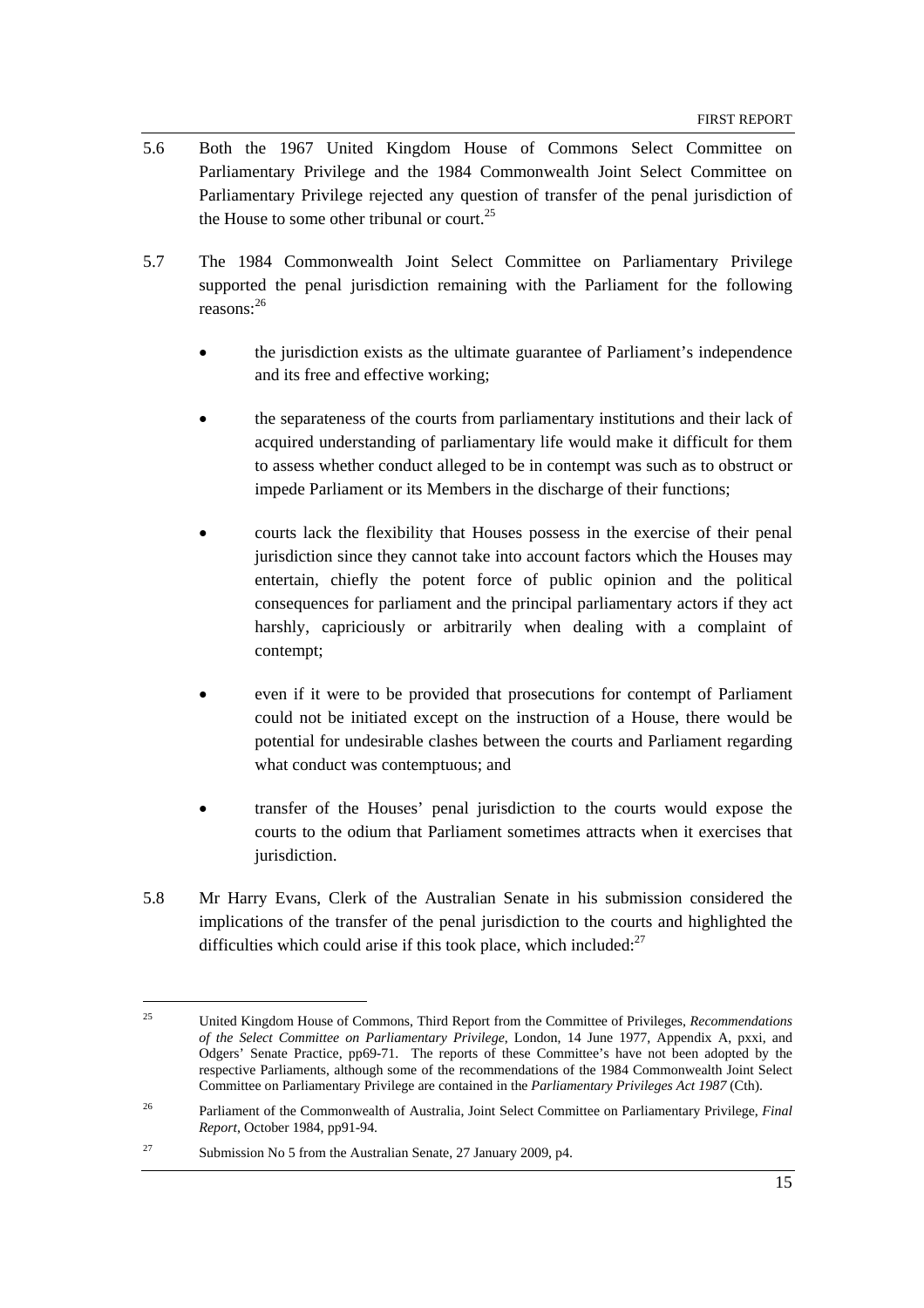- the balance of power between legislature, executive and judiciary would be affected. It would greatly expand the scope for judicial inquiry into and judgement upon parliamentary proceedings, which is what parliamentary privilege is intended to prevent.
- unless the statutory provisions were to include some catch all provision, the category of contempts in respect of which a penalty could be imposed would be closed, and a House would be powerless to deal with obstructions and interferences not covered by the specific statutory provisions.
- issues would arise in court proceedings such as what defences would apply and how would claims of executive privilege or public interest immunity be dealt with?
- what would happen in relation to remedies for continuing offences and remedies against offences directed at potential future proceedings, in the absence of the current parliamentary power of committal?
- 5.9 Mr Evans concluded that these considerations support the preservation of the current parliamentary power of committal for contempt, as a reserve power, even in the presence of statutory prescription of criminal offences corresponding to contempts.<sup>28</sup>
- 5.10 The Select Committee notes that the retention of the penal jurisdiction by Parliament allows for timely action regarding a breach of privilege or contempt of Parliament.

#### **6 CONCURRENT JURISDICTION**

- 6.1 The relationship between the courts and Parliament is defined by the principle of separation of powers. The Parliament is sovereign over its own business. The courts have a legal and constitutional duty to protect freedom of speech and Parliament's recognised rights and immunities, but they do not have power to regulate and control how Parliament shall conduct its business. Parliament in turn is careful not to interfere with the way judges discharge their judicial responsibilities. Parliament enacts the law, but the courts are then left to interpret and administer it without interference from Parliament.<sup>29</sup>
- 6.2 In Western Australia this relationship has been complicated by the existence of a concurrent or overlapping jurisdiction between the Parliament and the courts, which has resulted from the inclusion of certain contempts of Parliament as statutory offences in *The Criminal Code*.

<sup>28</sup> Submission No 5 from the Australian Senate, 27 January 2009, p4.

<sup>29</sup> United Kingdom, Joint Committee on Parliamentary Privilege, *First Report*, 30 March 1999, Chapter 1, para 23.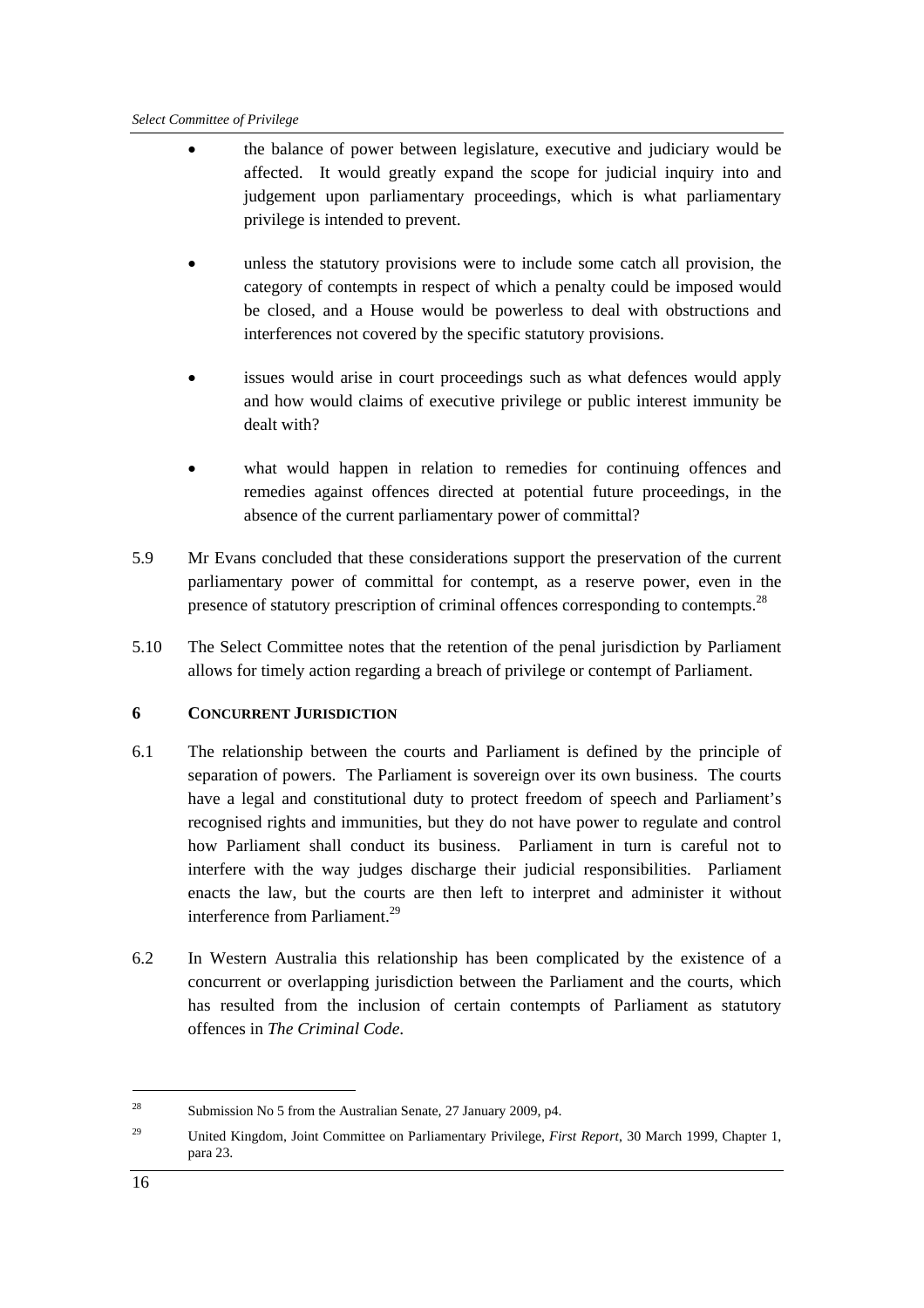- 6.3 Under *The Criminal Code* conduct that constitutes a contempt of Parliament is also a statutory offence administered by the courts. Parliament therefore, does not have exclusive jurisdiction over these matters.
- 6.4 The relevant offences contained in *The Criminal Code* are:
	- s 55: Interference with the legislature;
	- s 56: Disturbing Parliament;
	- s 57: False evidence before Parliament;
	- s 58: Threatening witness before Parliament;
	- s 59: Witnesses refusing to attend or give evidence before Parliament;
	- s 60: Member of Parliament receiving bribes; and
	- s 61: Bribery of member of Parliament.
- 6.5 The Select Committee notes some of the issues raised by a concurrent jurisdiction, including the extent to which the approval or consent of Parliament is required before a prosecution may be initiated in the courts, and the question of double punishment, where the same contempt may be punished by both a House and the courts.
- 6.6 This concurrent jurisdiction conflicts with the fundamental parliamentary privilege of freedom of speech embodied in Article 9 of the *Bill of Rights 1689* (UK) and also with the general principles of common law regarding the ability of courts to intervene in parliamentary proceedings, which include that:
	- it is for the courts to determine the powers of a Parliament but for the Parliament to determine the appropriate exercise of such powers;
	- Parliament has exclusive jurisdiction to determine the law regarding its internal proceedings as long as such determinations do not cause substantive violations of individual rights; and
	- as far as possible, the courts will resolve disputes without ruling on the validity of parliamentary proceedings.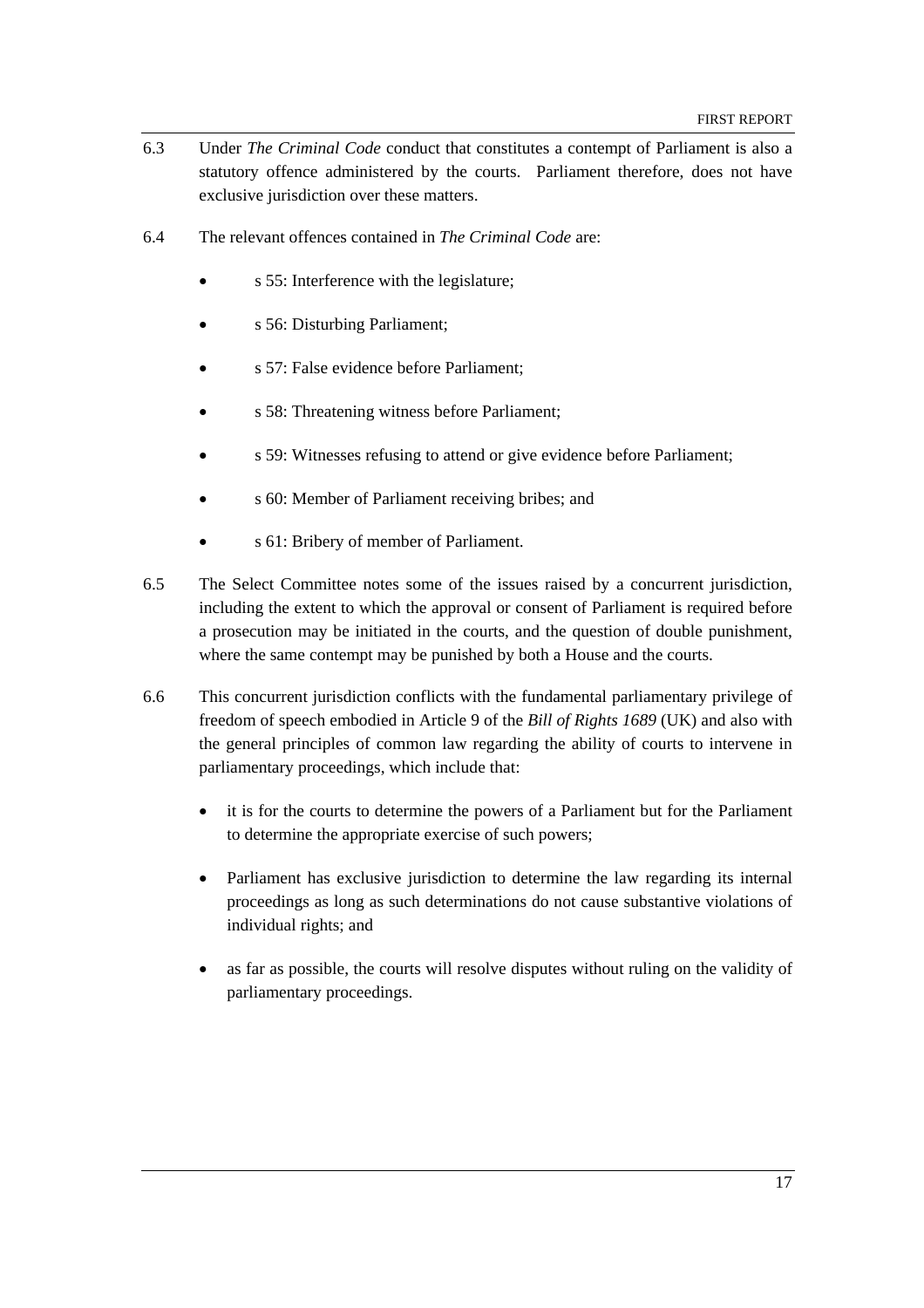- 6.7 How then, can offences such as wilfully giving false evidence to the House or a committee (s57, *The Criminal Code*) be effectively prosecuted, given the restrictions on questioning the proceedings of Parliament in a court? Prosecutions under sections 57 and 58 of *The Criminal Code* create problems for the court because in order to mount a prosecution the court will need access to material that is subject to parliamentary privilege. This means it is available for a defendant to argue that the use of certain evidence in any court proceedings would breach parliamentary privilege.
- 6.8 The Select Committee notes that it has been previously suggested that *The Criminal Code* provisions constitute an abrogation of parliamentary privilege by virtue of the interpretive rule of necessary implication.<sup>30</sup> This is because the court could only effectively prosecute such an offence if it had access to parliamentary records, and the ability to question the truth of statements made in those records.
- 6.9 These problems can be alleviated by removing a number of these offences from *The Criminal Code*.
- 6.10 The Select Committee is of the view that a number of the relevant offences relate to matters which directly concern the internal operations of the Parliament, and for which any inquiry or prosecution would often involve the questioning of parliamentary proceedings. Accordingly, the Select Committee proposes that the following offences be repealed from *The Criminal Code*:
	- s55: Interference with the legislature
	- s56: Disturbing Parliament
	- s57: False evidence before Parliament
	- s58: Threatening witness before Parliament
	- s59: Witnesses refusing to attend or give evidence before Parliament
- 6.11 The remaining two offences deal with *inter alia* bribery and Members of Parliament. The nature of the offences outlined in ss60 and 61 of *The Criminal Code* are such that the investigation and prosecution of many relevant allegations would not require the examination of parliamentary proceedings, and therefore not infringe upon parliamentary privilege. However, there may be other instances where parliamentary privilege would arguably constrain such an investigation or prosecution.

<sup>&</sup>lt;sup>30</sup> Select Committee of Privilege on a Matter Arising in the Standing Committee on Estimates and Financial Operations, *Report*, November 2007, p38.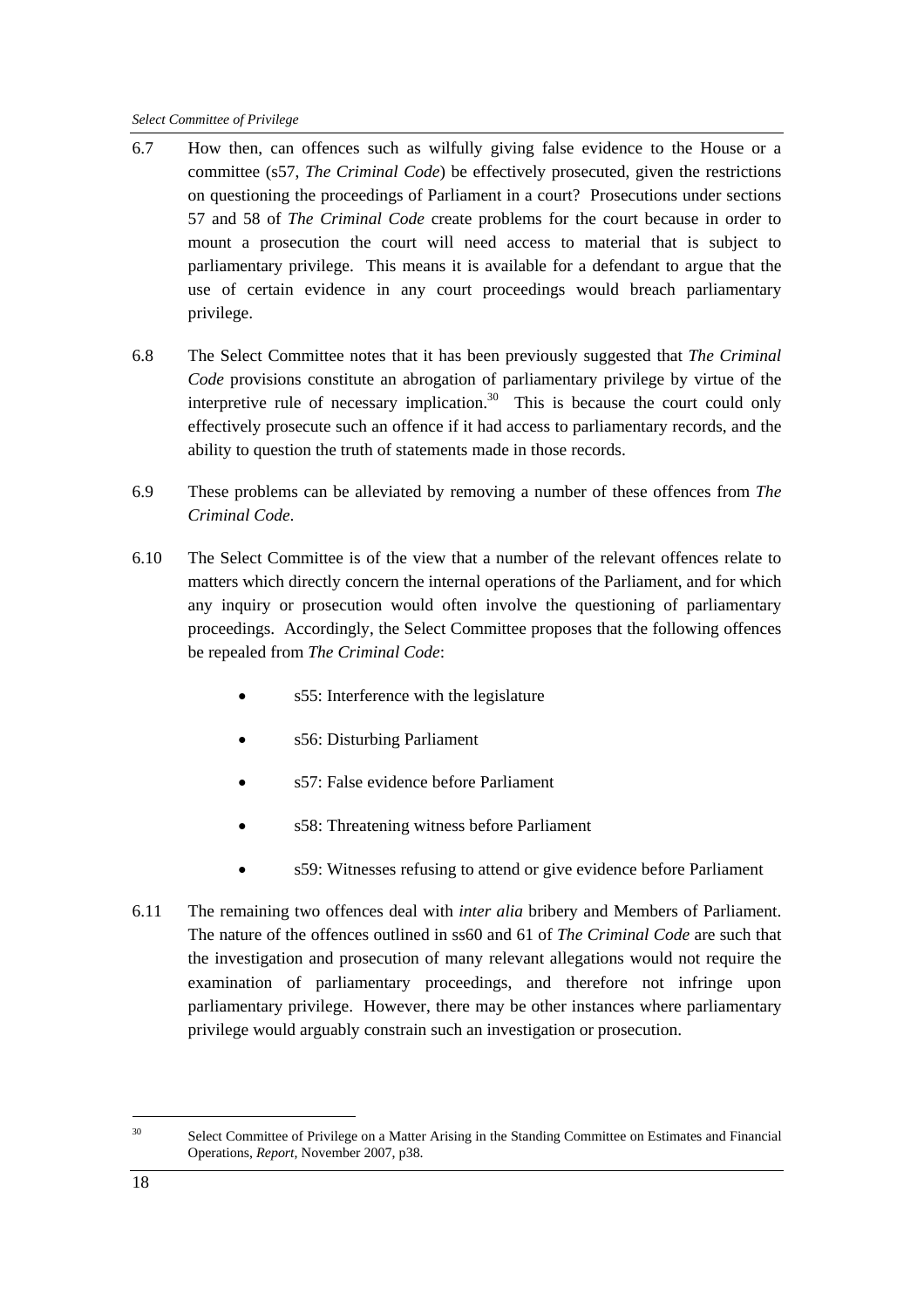- 6.12 The serious nature of these offences is such that the Select Committee considers it preferable that these matters are dealt with by the courts, consistent with other bribery offences relating to public officers<sup>31</sup>. The retention of these offences in *The Criminal Code*, and the consequent maintenance of a concurrent jurisdiction in relation to these offences, would allow matters to be dealt with by the courts where parliamentary proceedings are not required to support an investigation or prosecution, or otherwise by the Parliament where parliamentary privilege precludes such action.
- 6.13 Accordingly, the Select Committee is of the view that the following offences remain in *The Criminal Code*:
	- s60: Member of Parliament receiving bribes
	- s61: Bribery of member of Parliament

**Recommendation 2: The Committee recommends that sections 55, 56, 57, 58 and 59 of**  *The Criminal Code* **be repealed.** 

#### **7 PENALTIES**

- 7.1 The Select Committee considered each of the penalties available to the Western Australian Parliament for breaches of privilege and contempts of Parliament against the following criteria:
	- its appropriateness for the efficient working of Parliament; and
	- if the penalty is considered inappropriate, what changes are considered necessary.

#### **Current penalties**

- 7.2 The penalties available to the Western Australian Parliament, by virtue of s1 of the *Parliamentary Privileges Act 1891* for breaches of privilege and contempt of Parliament are:
	- Imprisonment.
	- Reprimand and admonishment: By the Speaker or President of a Member standing in his/her place or a private individual at the bar of the House.

<sup>31</sup> Section 82, *The Criminal Code*.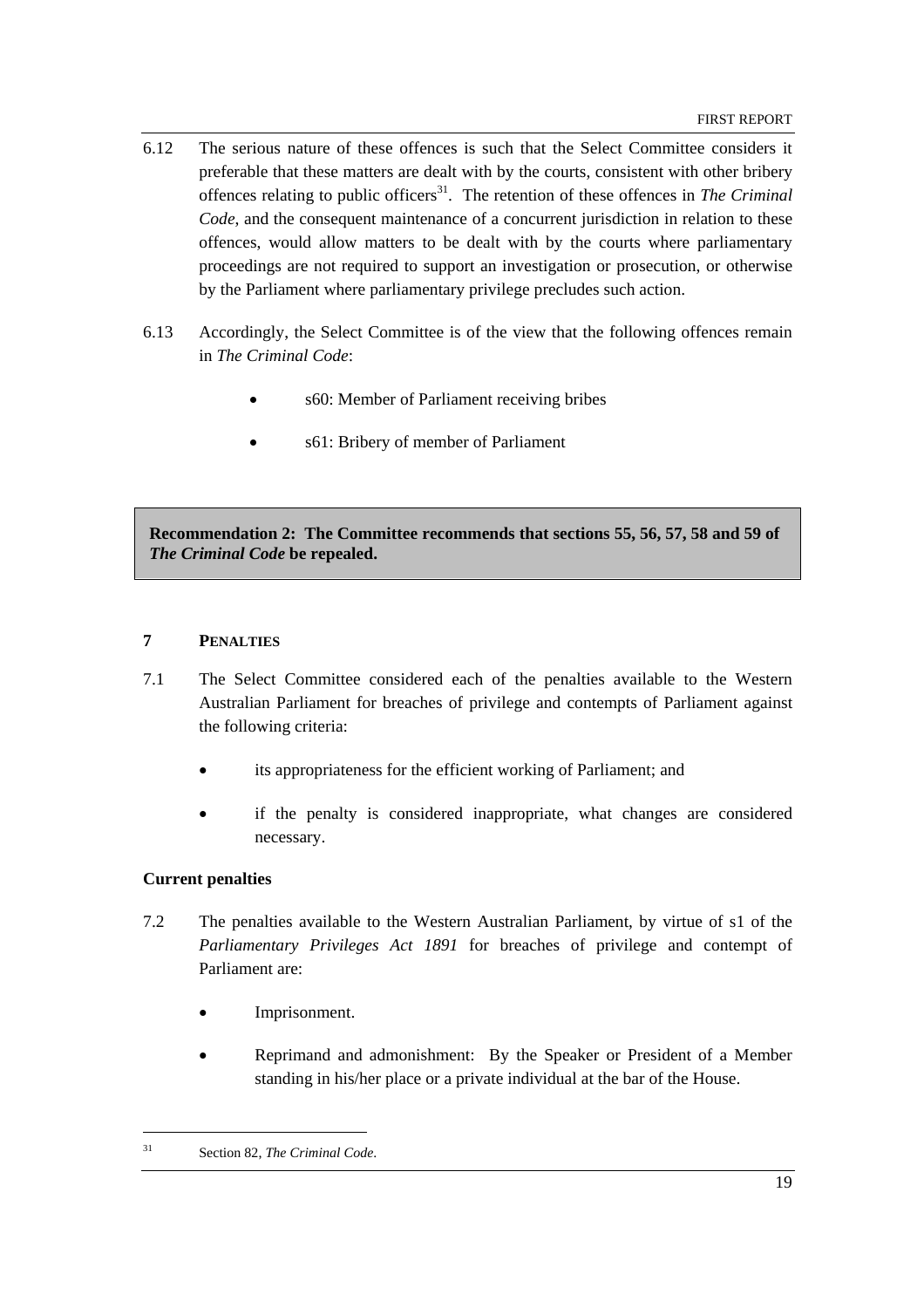- Censure: A censure motion may be put in relation to Members and private individuals.
- Suspension of a Member.
- Suspension of a Member without pay: It is uncertain whether the *Salaries and Allowances Act 1975* has by implication, abrogated the power of the Houses' to suspend Members without pay or whether this power is retained by virtue of s1 of the *Parliamentary Privileges Act 1891* and the powers of the United Kingdom House of Commons.
- Expulsion of a Member.
- Requirement for an apology, either in writing or in person: by a Member standing in his/her place or a private individual at the bar of the House.
- Exclusion from the parliamentary precincts.
- Disqualification of a Member from membership from any parliamentary committee for the remainder of a session.
- Prohibition from petitioning parliament without the consent of the House.

*Offences which are punishable by fine or imprisonment (s8, Parliamentary Privileges Act 1891)* 

- 7.3 The Western Australian Parliament has a limited scope to fine persons. The United Kingdom House of Commons does not have an express power to fine.<sup>32</sup>
- 7.4 In Western Australia there is a limited statutory power to fine for the following offences, as provided in s8 of the *Parliamentary Privileges Act 1891*:

#### *8. Houses empowered to punish summarily for certain contempts*

 *Each House of the said Parliament is hereby empowered to punish in a summary manner as for contempt by fine according to the Standing Orders of either House, and in the event of such fine not being immediately paid, by imprisonment in the custody of its own officer in such place within the Colony as the House may direct until such fine shall have been paid, or until the end of the then existing* 

<sup>&</sup>lt;sup>32</sup> The United Kingdom House of Commons used to have power to fine. This power was last used in 1666. This power is now regarded as lapsed. United Kingdom, Joint Committee on Parliamentary Privilege, *First Report*, 30 March 1999, Chapter 6, para 272.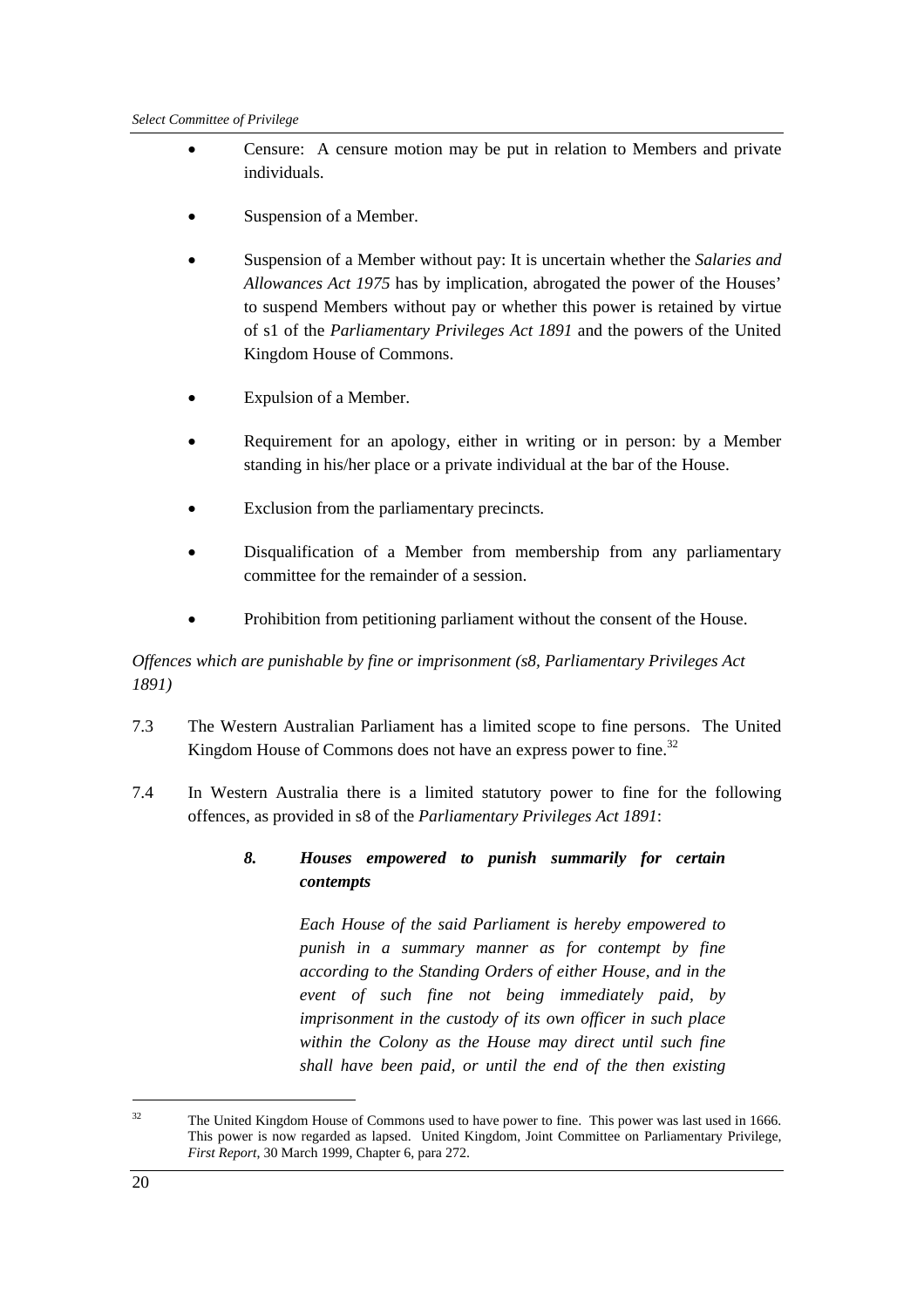*session or any portion thereof, any of the offences hereinafter enumerated whether committed by a member of the House or by any other person -* 

> *Disobedience to any order of either House or of any Committee duly authorised in that behalf to attend or to produce papers, books, records, or other documents, before the House or such Committee, unless excused by the House in manner aforesaid.*

> *Refusing to be examined before, or to answer any lawful and relevant question put by the House or any such Committee, unless excused by the House in manner aforesaid.*

> *The assaulting, obstructing, or insulting any member in his coming to or going from the House, or on account of his behaviour in Parliament or endeavouring to compel any member by force, insult, or menace to declare himself in favour of or against any proposition or matter depending or expected to be brought before either House.*

> *The sending to a member any threatening letter on account of his behaviour in Parliament.*

*The sending a challenge to fight a member.* 

*The offering of a bribe to, or attempting to bribe a member.* 

*The creating or joining in any disturbance in the House, or in the vicinity of the House while the same is sitting, whereby the proceedings of such House may be interrupted.* 

7.5 If fines for contempt under s8 of the *Parliamentary Privileges Act 1891* are not paid, imprisonment may be enforced under warrant of the Speaker or President.<sup>33</sup>

<sup>33</sup> Section 9*, Parliamentary Privileges Act 1891.*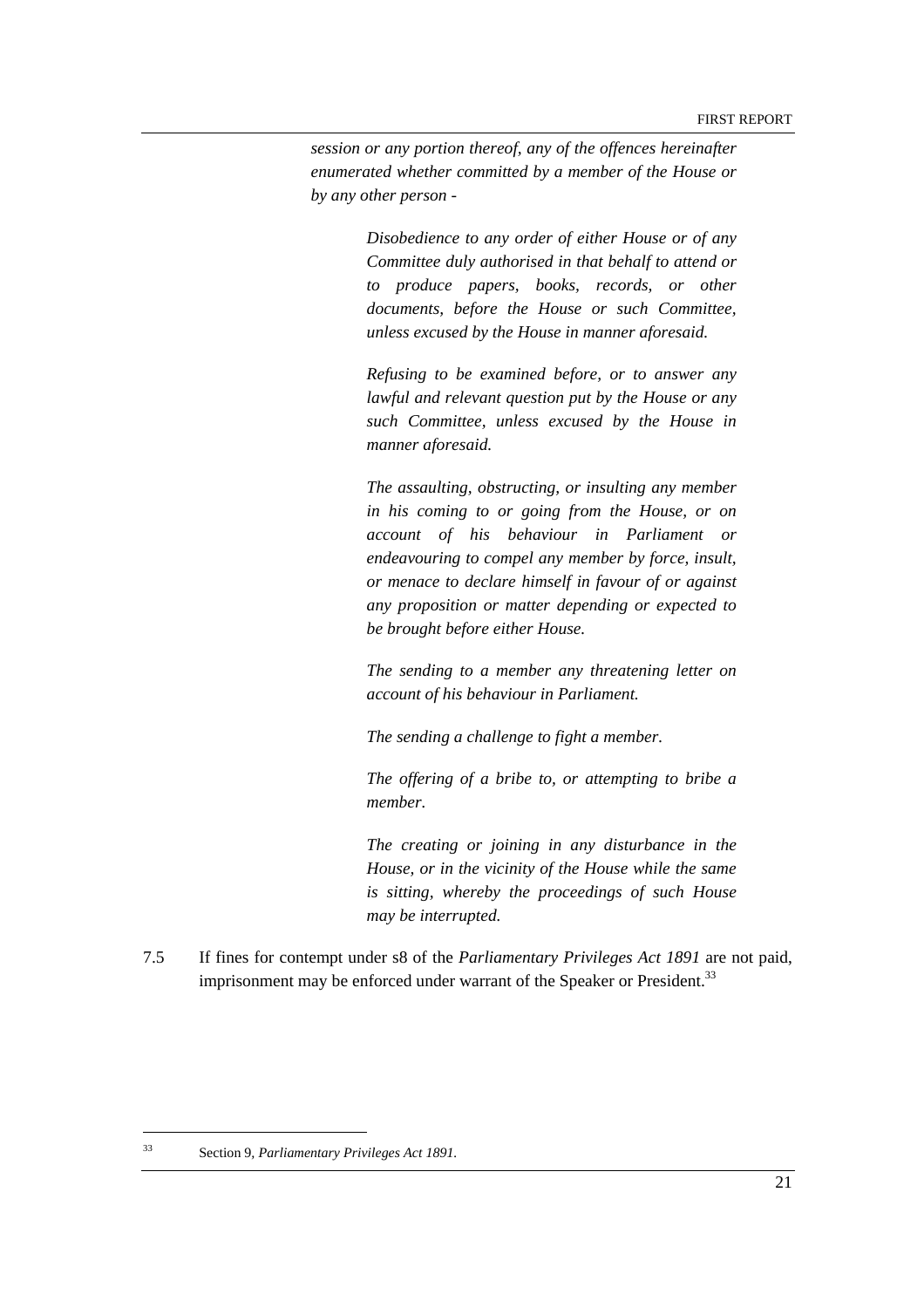#### **Imprisonment**

- 7.6 Imprisonment is the ultimate power possessed by the House to enforce its privileges. In Western Australia, the Parliament can imprison a person for contempt but only for a period not exceeding the current session of the Parliament. Where the House considers that an offender who has been released at the end of a session has not been sufficiently punished he may be again imprisoned in the next session and detained until the House is satisfied. $34$
- 7.7 The imprisonment of Mr Brian Easton by the Legislative Council in 1995 was carried out under the inherent power of the Legislative Council by virtue of s1 of the *Parliamentary Privileges Act 1891*.
- 7.8 There has been only one other instance where the Western Australian Parliament's power to imprison has been used. In 1904 Mr John Drayton, editor of the Kalgoorlie *Sun*, was imprisoned following his failure to pay a fine for contempt of Parliament.
- 7.9 The Select Committee notes that the 1976-77 United Kingdom House of Commons Committee of Privileges recommended that the power to imprison should be abolished if a sanction of fine was available.<sup>35</sup> The 1999 United Kingdom Joint Committee on Parliamentary Privilege also recommended that the power to imprison be abolished:
	- *324. We recommend as follows:*
	- *…*
	- *2. Parliament's power to imprison persons, whether members or not, who are in contempt of Parliament should be abolished, save that the Parliament should retain power to detain temporarily persons misconducting themselves within either House or elsewhere within the precincts of Parliament.*<sup>36</sup>
- 7.10 The Select Committee supports the approach of the 1999 United Kingdom Joint Committee on Parliamentary Privilege, notwithstanding that this view has not been adopted by the United Kingdom Parliament. Parliament does not need the power to imprison, except for the purpose of maintaining order and preserving security, for example, the temporary detainment of a person disrupting the proceedings of Parliament either in the legislative chamber, or a place in which a parliamentary committee is meeting.

<sup>34</sup> C.J. Boulton (Ed), *Erskine May's Treatise on The Law, Privileges, Proceedings and Usage of Parliament*, 21st ed, 1989, p109.

<sup>35</sup> United Kingdom House of Commons, Third Report from the Committee of Privileges, *Recommendations of the Select Committee on Parliamentary Privilege*, London, 14 June 1977, px.

<sup>36</sup> United Kingdom, Joint Committee on Parliamentary Privilege, *First Report*, 30 March 1999, Chapter 6, para 324(2).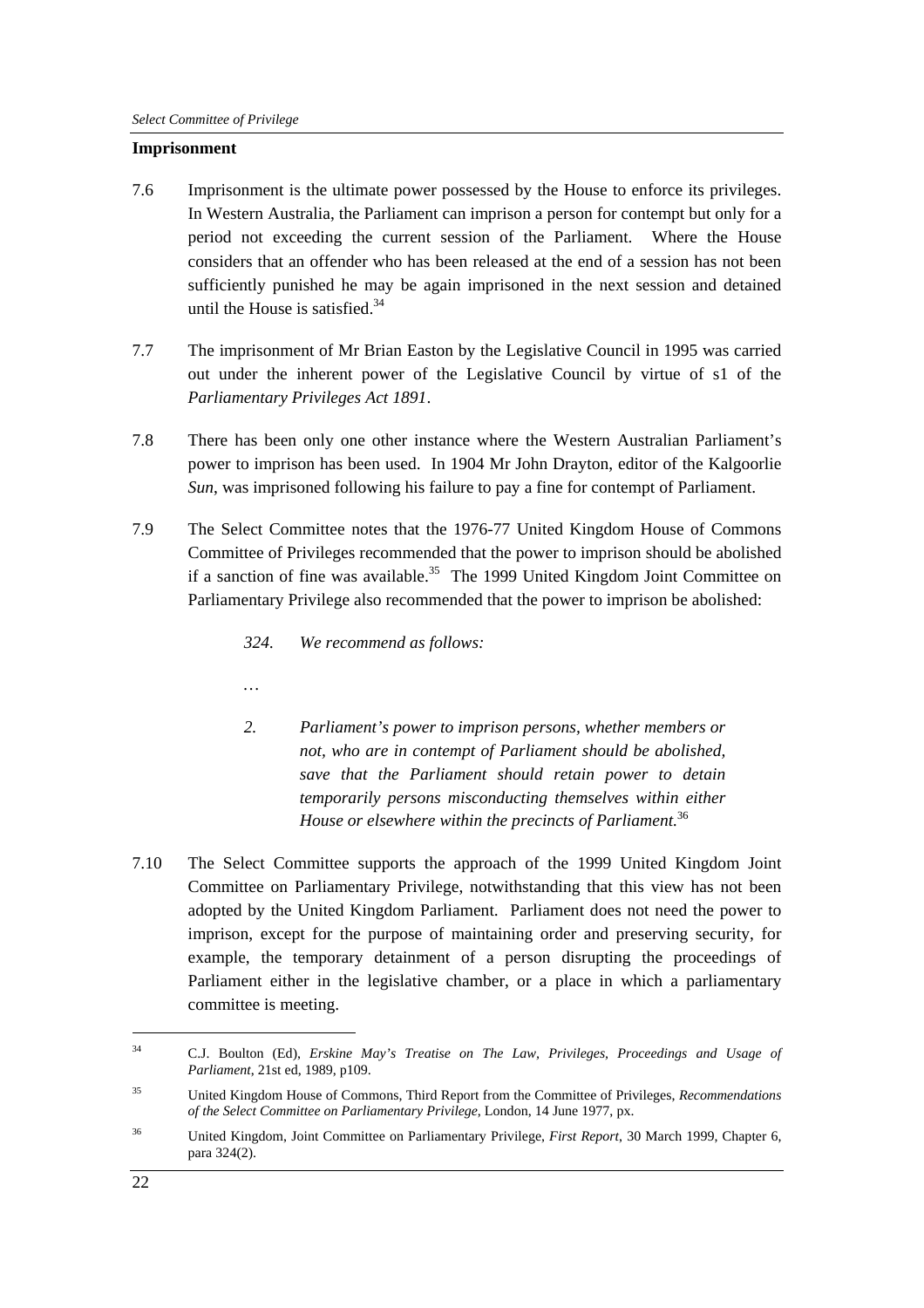- 7.11 The Select Committee is of the view that the sanction of imprisonment in the present day is no longer necessary or appropriate to uphold the privileges of Parliament. It is rarely used and it has only been used in the past in Western Australia due to a lack of a suitable alternative penalty, such as a wider power to fine.
- 7.12 Imprisonment should be available only to a court of law.
- 7.13 The Select Committee considers that if the Western Australian Parliament has a broader power to fine (see paragraphs 7.14 to 7.19), then the power to imprison should be abolished.

**Recommendation 3: The Committee recommends that, subject to the adoption of Recommendation 4, the power of the Western Australian Parliament to imprison be abolished, save that the Parliament should retain power to detain temporarily persons misconducting themselves within either House or elsewhere within the precincts of Parliament.** 

#### **Power to fine**

- 7.14 As stated above, currently the Western Australian Parliament has a limited statutory power to fine in certain circumstances, as provided by s8 of the *Parliamentary Privileges Act 1891* (see paragraph 7.4).
- 7.15 The Select Committee notes that the 1967 United Kingdom House of Commons Select Committee on Parliamentary Privilege and the 1976-77 United Kingdom House of Commons Committee of Privileges recommended that legislation should be introduced to enable the House of Commons to impose fines.<sup>37</sup>
- 7.16 The 1967 United Kingdom House of Commons Select Committee on Parliamentary Privilege stated the following regarding the use of fines as a penalty:

*Your Committee further consider that the penal jurisdiction of the House is unnecessarily handicapped by the absence of any power to impose a fine. They take the view that the type of contempt likely to be committed in modern times can often best be dealt with by a fine and that the power to impose a fine would resolve the dilemma which may on occasions face the House that a mere rebuke appears to be inadequate penalty whilst imprisonment would be unnecessarily* 

<sup>37</sup> No action has been taken to implement these recommendations.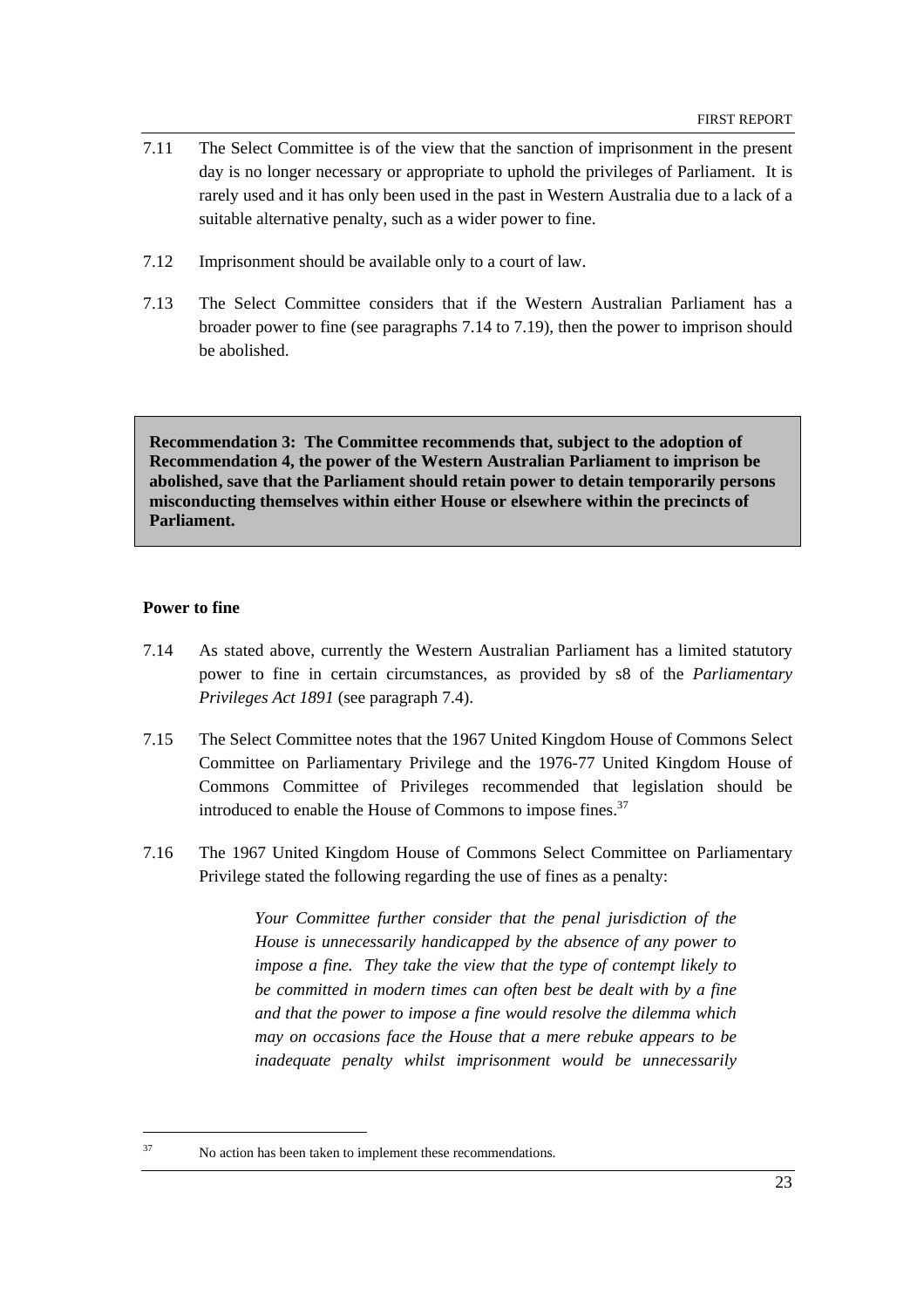*harsh. It is moreover the only penalty which can be imposed upon a limited company or other corporate body.*<sup>38</sup>

- 7.17 The Select Committee notes that both the Commonwealth Parliament and the Queensland Parliament have the statutory authority to fine for any contempt of Parliament.<sup>39</sup>
- 7.18 The Select Committee is of the view that the Western Australian Parliament should have the capacity to fine in any circumstance and for any amount in respect to a breach of privilege or contempt. The imposition of a financial penalty is commonly used as a disciplinary sanction and it should be available to the Parliament.
- 7.19 The fine should be treated under legislation as a debt due to the Parliament. In the event that the fine is unpaid, this should be dealt with in accordance with the processes of debt recovery through the courts.

**Recommendation 4: The Committee recommends that the** *Parliamentary Privileges Act 1891* **be amended to provide that the Western Australian Parliament may impose a fine for any amount it believes appropriate in relation to any breach of privilege or contempt of Parliament.** 

#### **Suspension without pay**

- 7.20 The Select Committee is of the view that the power of the Parliament to suspend a member from the House for any period up until the end of the current session, together with the proposed capacity to fine an individual (including Members) any amount the House deems appropriate, would provide sufficient sanction for Parliament to impose upon a Member if he/she is found guilty of a serious breach of privilege or contempt of Parliament.
- 7.21 The Select Committee therefore does not consider it is necessary to provide a separate capacity for the House to suspend a member without pay, nor resolve the question of whether that penalty currently exists (see paragraph 7.2).

#### **Expulsion of a Member**

7.22 The power of expulsion of a Member is a penalty reserved for the most serious of offences committed by a Member. This sanction has never been imposed upon a Member of the Western Australian Parliament.

39 Section 7, *Parliamentary Privileges Act 1987* (Cth) and s40, *Parliament of Queensland Act 2001*.

<sup>38</sup> United Kingdom House of Commons, *Report from the Select Committee on Parliamentary Privilege*, London, 1 December 1967, pxlvii.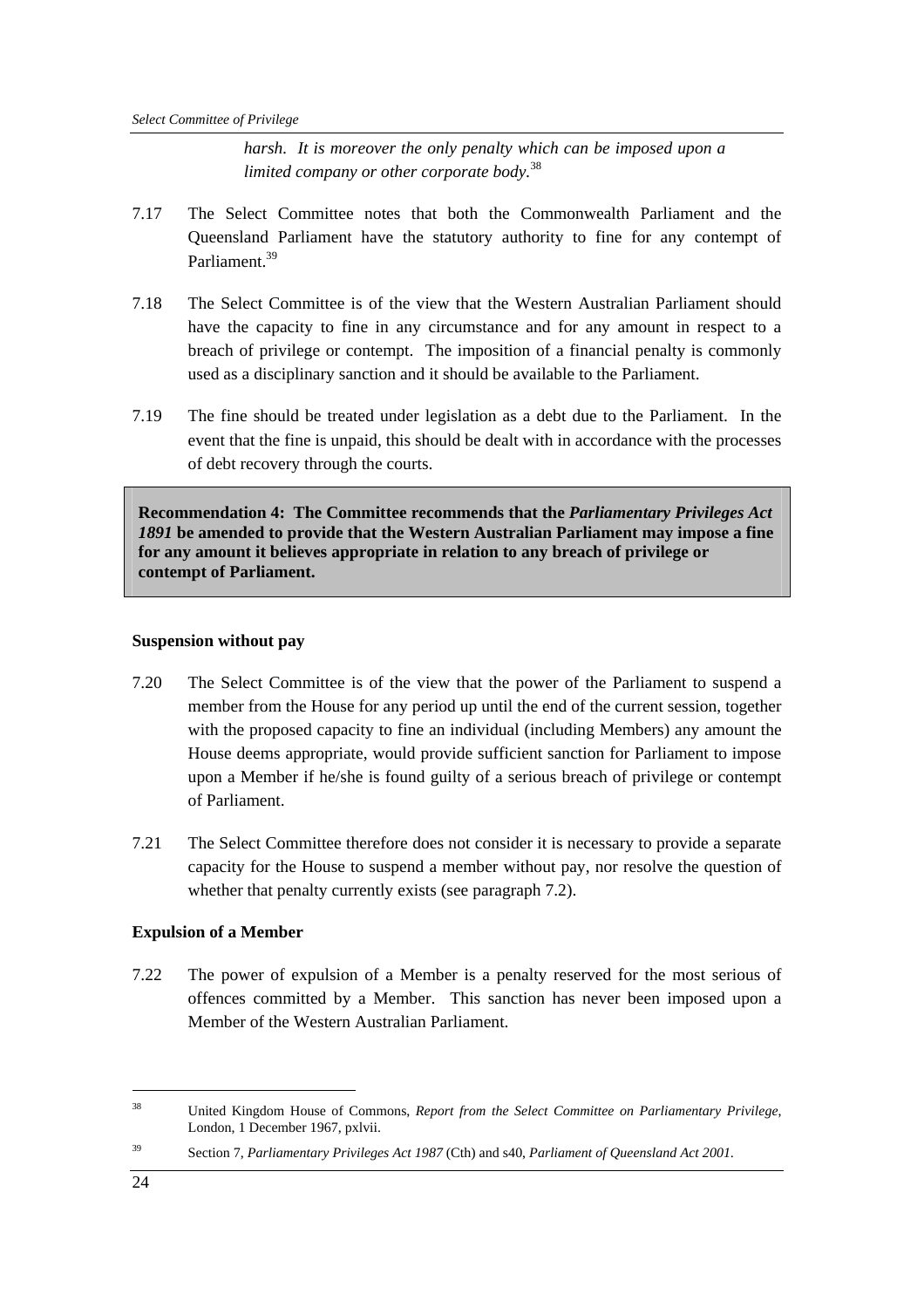- 7.23 Erskine May states that expulsion is not so much to punish Members as to rid the House of persons who are unfit for membership. It may be regarded as an example of the House's power to regulate its own constitution as well as a method of punishment available to the House. In the United Kingdom House of Commons, Members have been expelled as being in open rebellion; as having been guilty of forgery; of perjury; of frauds and breaches of trust; of misappropriation of public money; of conspiracy to defraud; of fraudulent conversion of property; of corruption in the administration of justice, or in public offices, or in the execution of their duties as Members; of conduct unbecoming the character of an officer and a gentleman; and of contempts, libels and other offences committed against the House itself.<sup>40</sup>
- 7.24 The Select Committee notes that the 1984 Commonwealth Joint Select Committee on Parliamentary Privilege recommended that the power to expel a Member be abolished. That Committee noted that the Commonwealth Constitution contained detailed provision for disqualification from being or remaining a Member of Parliament and that on the one occasion that the power of expulsion was exercised by the Federal Parliament, the decision was made on party lines, thus highlighting the potential for abuse of the power. $41$
- 7.25 The Select Committee notes that the Commonwealth Parliament has abolished its ability to expel a Member of Parliament from membership of a House.<sup>42</sup>
- 7.26 The Select Committee is of the view that it is for the electors to determine who should be a Member of Parliament, rather than the Houses themselves. Further, provisions exist under the *Constitution Acts Amendment Act 1899* for the disqualification of membership, if a Member is bankrupt or has been convicted of an offence for which the penalty was or included imprisonment for more than 5 years or for life.<sup>43</sup>
- 7.27 The Select Committee is of the view that the power to suspend a Member from the House for any period up until the end of the current session, and the ability to fine up to an unlimited amount, would provide sufficient sanction for Parliament to impose upon a Member if he/she is found in breach of privilege or contempt of Parliament. The penalty of expulsion of a Member, therefore, should be abolished.

<sup>40</sup> C.J. Boulton (Ed), *Erskine May's Treatise on The Law, Privileges, Proceedings and Usage of Parliament*  $21<sup>st</sup>$  ed, 1989, pp112-113.

<sup>&</sup>lt;sup>41</sup> In 1920 Mr Hugh Mahon, a Member of the House of Representatives, was expelled for what were said to be "seditious and disloyal utterances" made outside of the House, making him, in the judgment of the House, unfit to remain a Member. Parliament of the Commonwealth of Australia, Joint Select Committee on Parliamentary Privilege, *Final Report*, October 1984, p96, pp121-127.

<sup>42</sup> Section 8, *Parliamentary Privileges Act 1987*.

<sup>43</sup> Section 32, *Constitution Acts Amendment Act 1899*.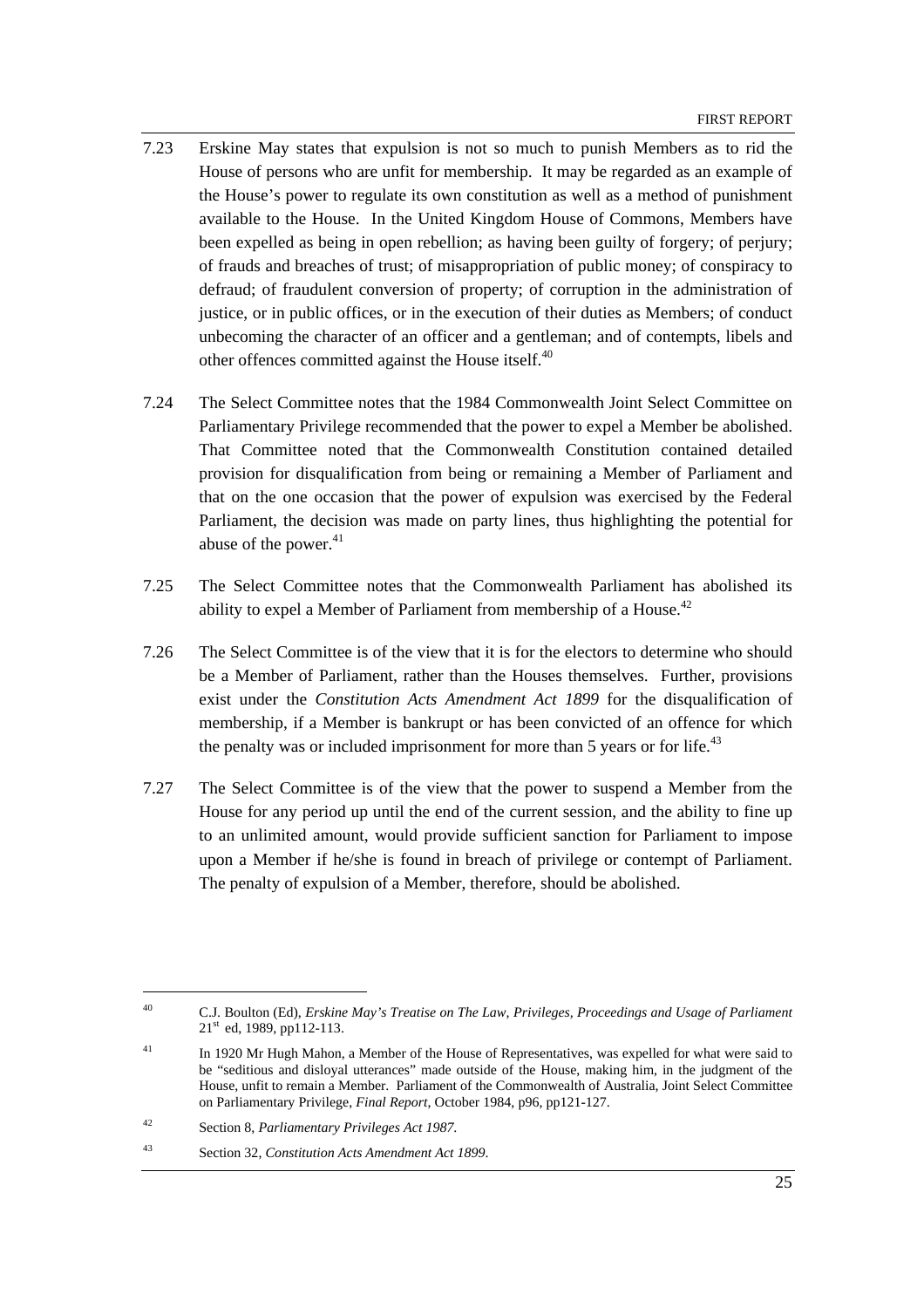**Recommendation 5: The Committee recommends that, subject to the adoption of Recommendation 4, the power of the Western Australian Parliament to expel a Member be abolished.** 

#### **Exclusion from the parliamentary precinct**

- 7.28 Parliament controls its own precinct. The Parliament can make an order that prohibits access by non-members to the parliamentary precinct. This penalty is also imposed on a Member in conjunction with a suspension.
- 7.29 Unlike other jurisdictions, Western Australia has not enacted legislation to define the extent of the parliamentary precinct.<sup>44</sup> The Western Australian parliamentary precinct is currently set out in a Planning Bulletin published by the Metropolitan Region Planning Authority.45
- 7.30 The Select Committee believes that the parliamentary precinct of the Western Australian Parliament should be clearly defined by statute, with provision that minor or temporary changes can be made to what constitutes the parliamentary precinct, 'as from time to time'.

**Recommendation 6: The Committee recommends that the parliamentary precinct of the Western Australian Parliament be clearly defined by statute.** 

#### **Penalties to remain unchanged**

- 7.31 The Select Committee is of the view that the following penalties are appropriate and should be maintained:
	- reprimand and admonishment by the President/Speaker;
	- censure motion debated by the House;
	- suspension of a Member;
	- apology and withdrawal of the spoken word;

<sup>44</sup> For example, *Parliamentary Precincts Act 1997* (NSW), *Parliamentary Precincts Act 1988* (Cth), *Parliamentary Precincts Act 2001* (Vic), *Parliamentary Service Act 1988* (Qld).

<sup>45</sup> The Metropolitan Region Planning Authority, *Planning Bulletin*, Perth Western Australia, November 1981.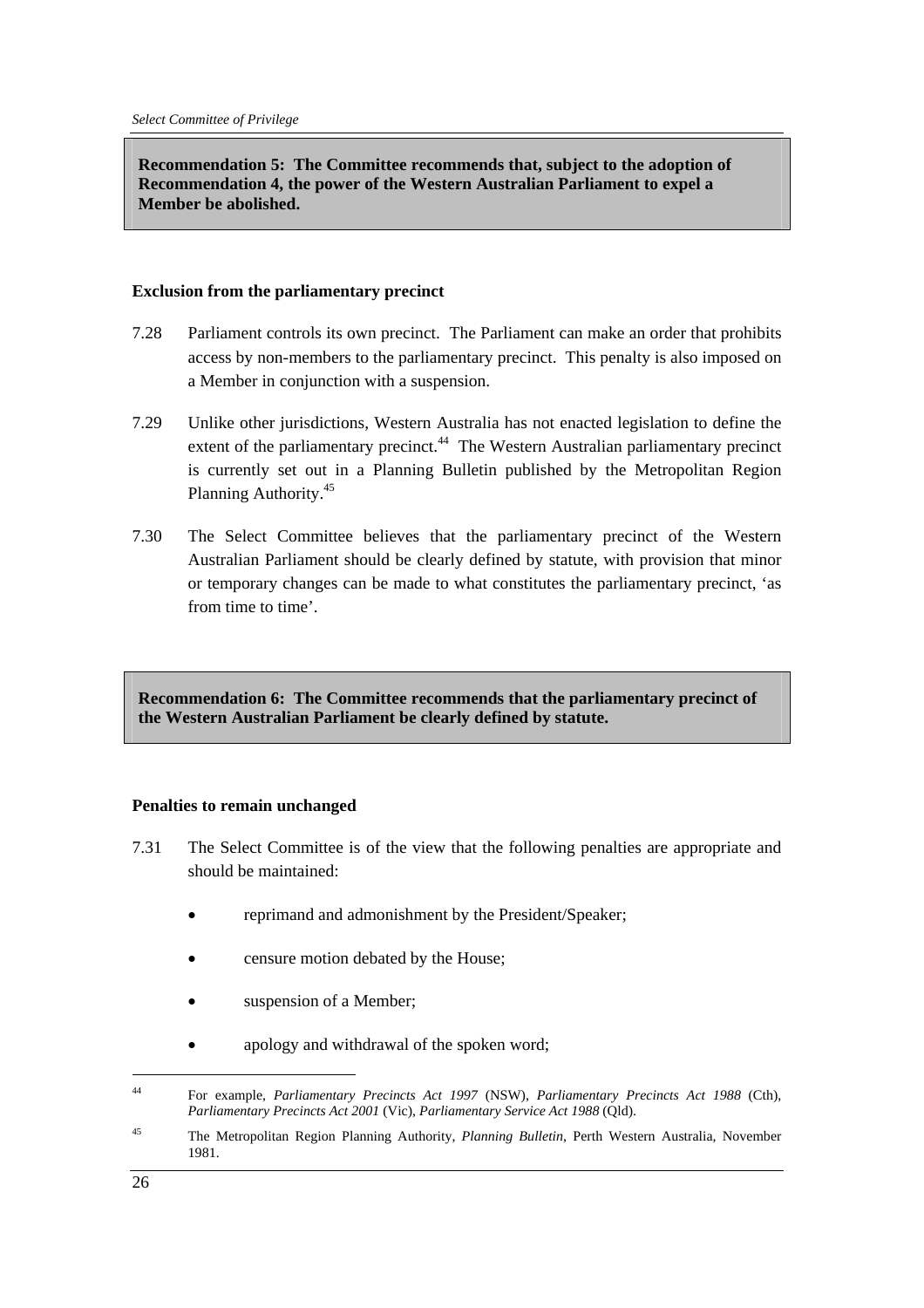- exclusion from the parliamentary precinct;
- Member disqualified from membership of any parliamentary committee for the remainder of the session; and
- prohibition from petitioning Parliament without the consent of the House.

R Suffel

**Hon Nick Griffiths MLC Chairman** 

**\_\_\_\_\_\_\_\_\_\_\_\_\_\_\_\_\_\_\_\_\_\_** 

**7 May 2009**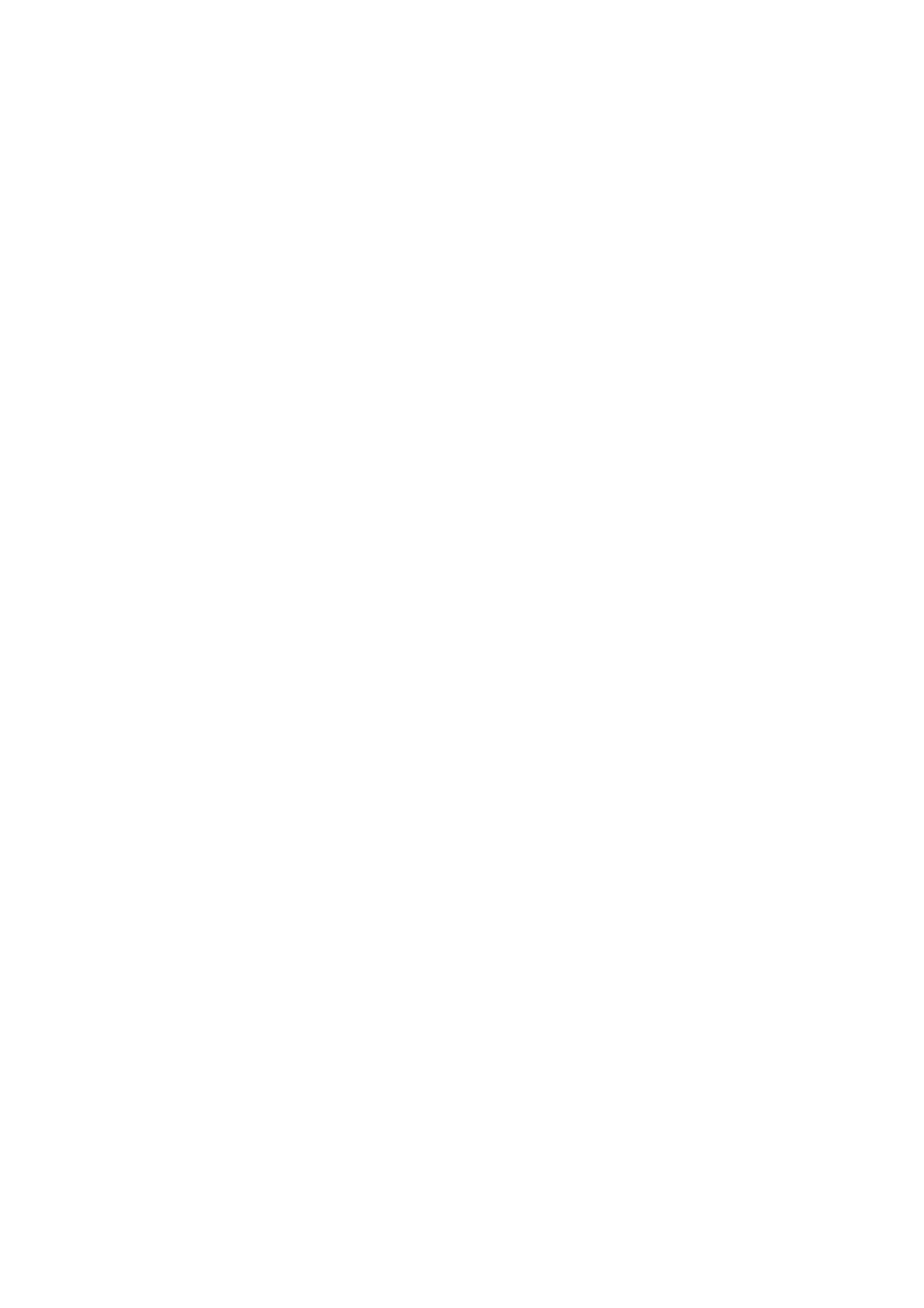# **APPENDIX 1**

# LIST TO WHOM THE SELECT COMMITTEE WROTE<sup>46</sup>

| <b>Name</b>                  | <b>Position</b>                                                                       |
|------------------------------|---------------------------------------------------------------------------------------|
| Senator the Hon John Hogg MP | President of the Senate<br><b>Parliament of Australia</b>                             |
| Mr Harry Evans               | Clerk of the Senate<br>Parliament of Australia                                        |
| Hon Harry Jenkins, MP        | Speaker of the House of Representatives<br><b>Parliament of Australia</b>             |
| Mr Ian Harris                | Clerk of the House of Representatives<br>Parliament of Australia                      |
| Hon Shane Rattenbury MLA     | Speaker of the Legislative Assembly<br>Parliament of the Australian Capital Territory |
| Mr Tom Duncan                | Clerk of the Legislative Assembly<br>Parliament of the Australian Capital Territory   |
| Hon Jane Aagaard MLA         | Speaker of the Legislative Assembly<br>Legislative Assembly of the Northern Territory |
| Mr Ian McNeill               | Clerk<br>Legislative Assembly of the Northern Territory                               |
| Hon Sue Smith MLC            | President of the Legislative Council<br>Parliament of Tasmania                        |
| Mr David Pearce              | Clerk of the Legislative Council<br>Parliament of Tasmania                            |
| Hon Michael Polley MP        | Speaker of the House of Assembly<br>Parliament of Tasmania                            |

<sup>46</sup> Letters sent 12 December 2008.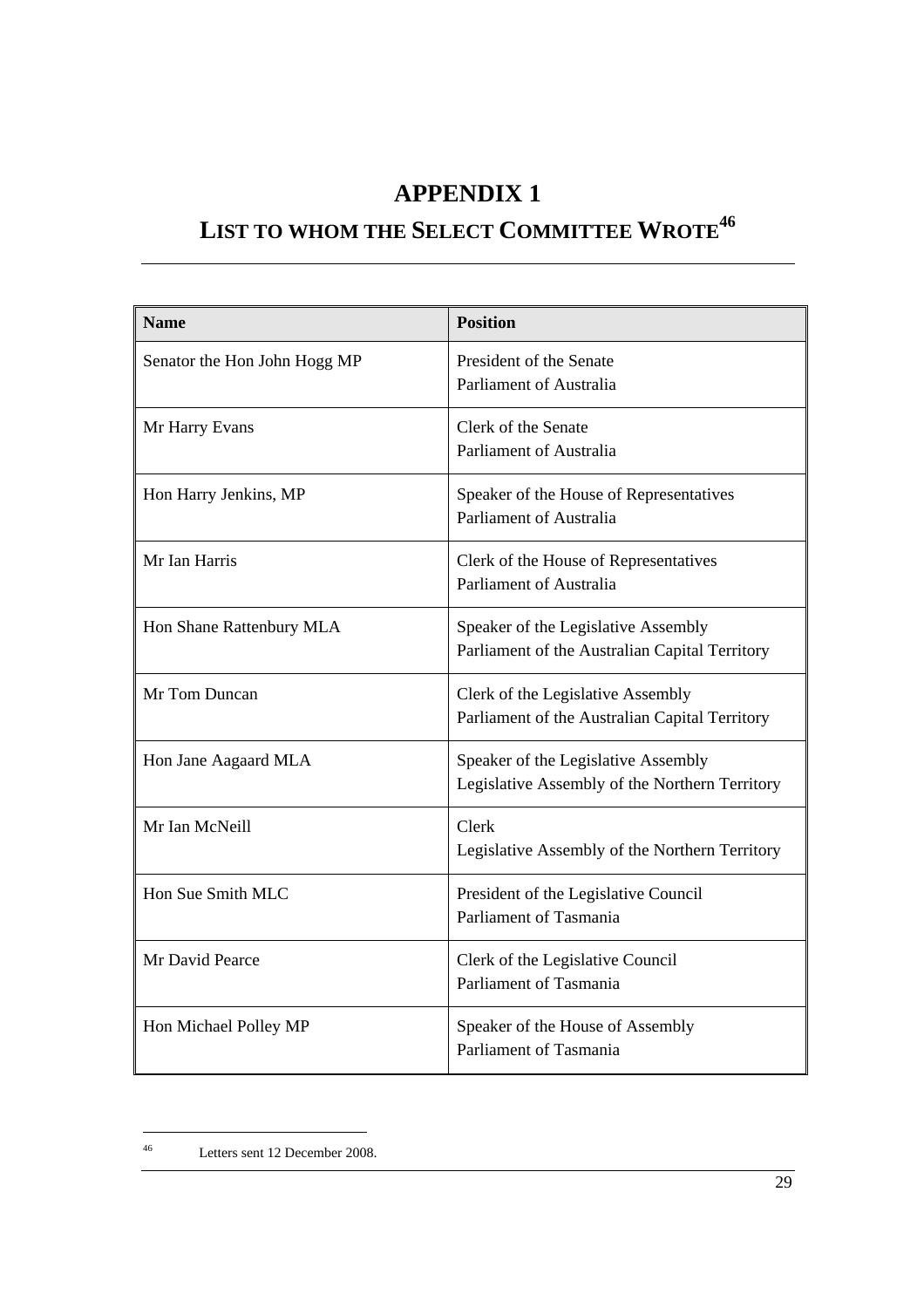*Select Committee of Privilege* 

| <b>Name</b>             | <b>Position</b>                                                              |
|-------------------------|------------------------------------------------------------------------------|
| Mr Peter Alcock         | Clerk of the House of Assembly<br>Parliament of Tasmania                     |
| Hon Peter Primrose MLC  | President of the Legislative Council<br><b>Parliament of New South Wales</b> |
| Ms Lynn Lovelock        | Clerk of the Legislative Council<br>Parliament of New South Wales            |
| Hon Richard Torbay MP   | Speaker of the Legislative Assembly<br>Parliament of New South Wales         |
| Mr Russell Grove        | Clerk of the Legislative Assembly<br><b>Parliament of New South Wales</b>    |
| Hon Bob Sneath MLC      | President of the Legislative Council<br>Parliament of South Australia        |
| Mrs Jan Davis           | Clerk of the Legislative Council<br>Parliament of South Australia            |
| Hon Jack Snelling MLA   | Speaker of the House of Assembly<br>Parliament of South Australia            |
| Mr Malcolm Lehman       | Clerk of the House of Assembly<br>Parliament of South Australia              |
| Hon Bob Smith MLC       | President of the Legislative Council<br>Parliament of Victoria               |
| Mr Wayne Tunnecliffe    | Clerk of the Legislative Council<br>Parliament of Victoria                   |
| Hon Jenny Lindell MLA   | Speaker of the Legislative Assembly<br>Parliament of Victoria                |
| Mr Ray Purdey           | Clerk of the Legislative Assembly<br>Parliament of Victoria                  |
| Hon Michael Reynolds MP | Speaker of the Legislative Assembly<br>Parliament of Queensland              |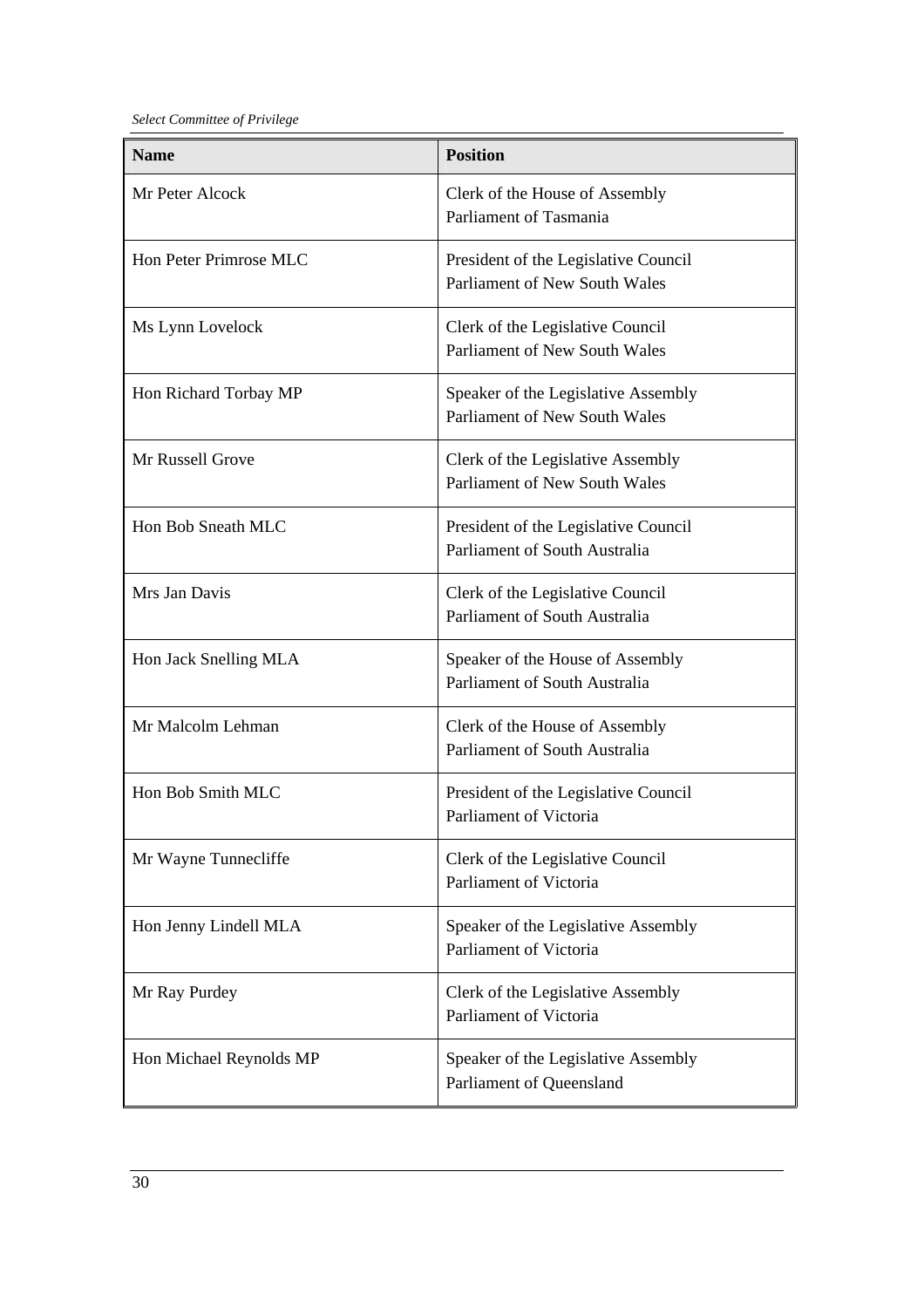FIRST REPORT

| <b>Name</b>                          | <b>Position</b>                                                          |
|--------------------------------------|--------------------------------------------------------------------------|
| Mr Neil Laurie                       | Clerk of the Parliament<br>Parliament of Queensland                      |
| Hon Margaret Wilson MP               | Speaker of the House of Representatives<br>Parliament of New Zealand     |
| Ms Mary Harris                       | Clerk of the House of Representatives<br>Parliament of New Zealand       |
| Rt Hon the Baroness Hayman           | Lord Speaker of the House of Lords<br>Parliament of the United Kingdom   |
| Mr Michael Pownall                   | Clerk of the Parliaments<br>Parliament of the United Kingdom             |
| The Rt Hon Michael Martin MP         | Speaker of the House of Commons<br>Parliament of the United Kingdom      |
| Mr Malcolm Jack PhD                  | Clerk of the House of Commons<br>Parliament of the United Kingdom        |
| Mr Alex Ferguson MSP                 | Presiding Officer<br>Parliament of Scotland                              |
| Mr Paul Grice                        | Clerk<br>Parliament of Scotland                                          |
| Rt Hon Lord Dafydd Elis-Thomas PC AM | Presiding Officer<br>National Assembly for Wales                         |
| Ms Claire Clancy                     | <b>Chief Executive and Clerk</b><br>National Assembly for Wales          |
| Senator the Honourable Noel Kinsella | Speaker of the Senate<br>Parliament of Canada                            |
| Mr Paul C. Belisle B.SC.SOC., LL.L.  | Clerk of the Senate and Clerk of the Parliaments<br>Parliament of Canada |
| Hon Peter Milliken MP                | Speaker of the House of Commons<br>Parliament of Canada                  |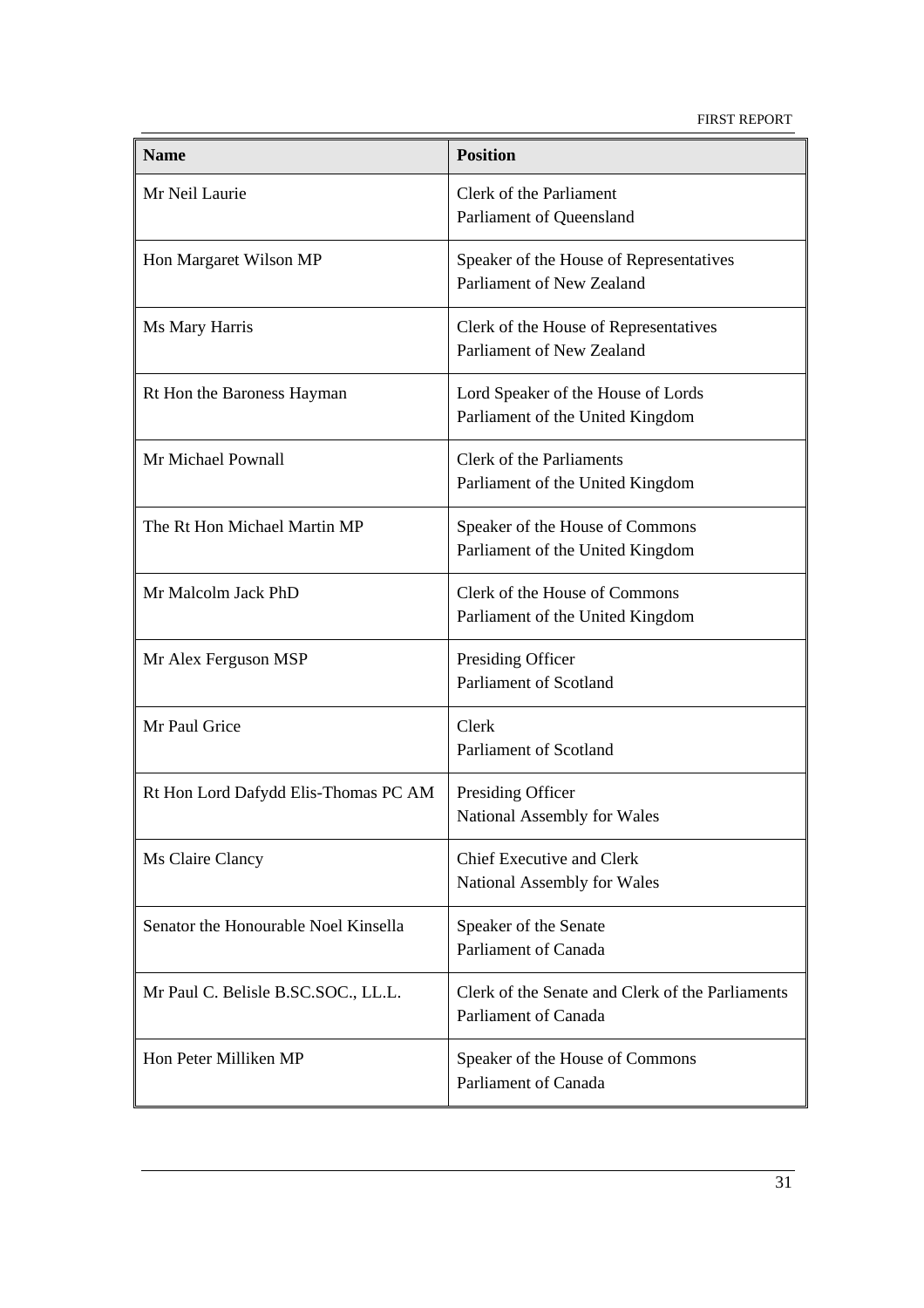*Select Committee of Privilege* 

| <b>Name</b>                | <b>Position</b>                                                        |
|----------------------------|------------------------------------------------------------------------|
| Ms Audrey O'Brien          | Clerk of the House of Commons<br>Parliament of Canada                  |
| Professor Geoffrey Lindell | Academic                                                               |
| Professor Enid Campbell    | Academic                                                               |
| Professor Gerard Carney    | Academic                                                               |
| Mr John Waugh              | Academic                                                               |
| Mr Robert Cock QC          | Director of Public Prosecutions for Western<br>Australia               |
| Hon Wayne Martin           | Chief Justice of Western Australia                                     |
| Mr David Price             | <b>Chief Executive Officer</b><br>The Law Society of Western Australia |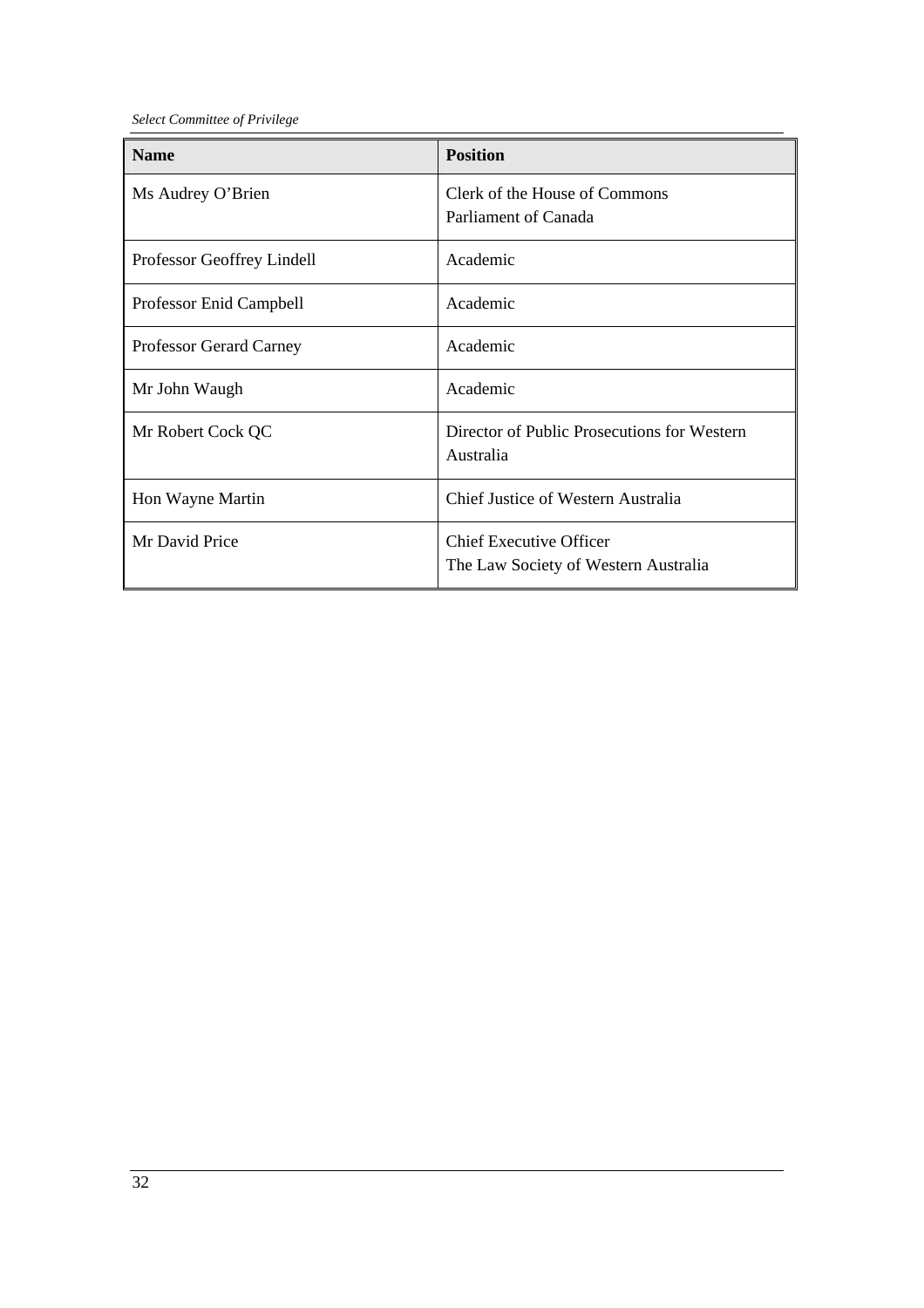# **APPENDIX 2**

## **LIST OF CONTEMPTS**

Matters found to be contempts by the United Kingdom House of Commons include:

- interrupting or disturbing the proceedings of, or engaging in other misconduct in the presence of, the House or a committee;
- assaulting, threatening, obstructing or intimidating a Member or officer of the House in the discharge of the Member's or officer's duty;
- deliberately attempting to mislead the House or a committee (by way of statement, evidence or petition);
- deliberately publishing a false or misleading report of the proceedings of a House or a committee;
- removing, without authority, papers belonging to the House;
- falsifying or altering any papers belonging to the House or formally submitted to a committee of the House;
- deliberately altering, suppressing, concealing or destroying a paper required to be produced for the House or a committee;
- without reasonable excuse, failing to attend before the House or a committee after being summoned to do so;
- without reasonable excuse, refusing to answer a question or provide information or produce papers formally required by the House or a committee;
- without reasonable excuse disobeying a lawful order of the House or a committee;
- interfering with or obstructing a person who is carrying out a lawful order of the House or a committee;
- bribing or attempting to bribe a Member to influence the Member's conduct in respect of proceedings of the House or a committee;
- intimidating, preventing or hindering a witness from giving evidence or giving evidence in full to the House or a committee;